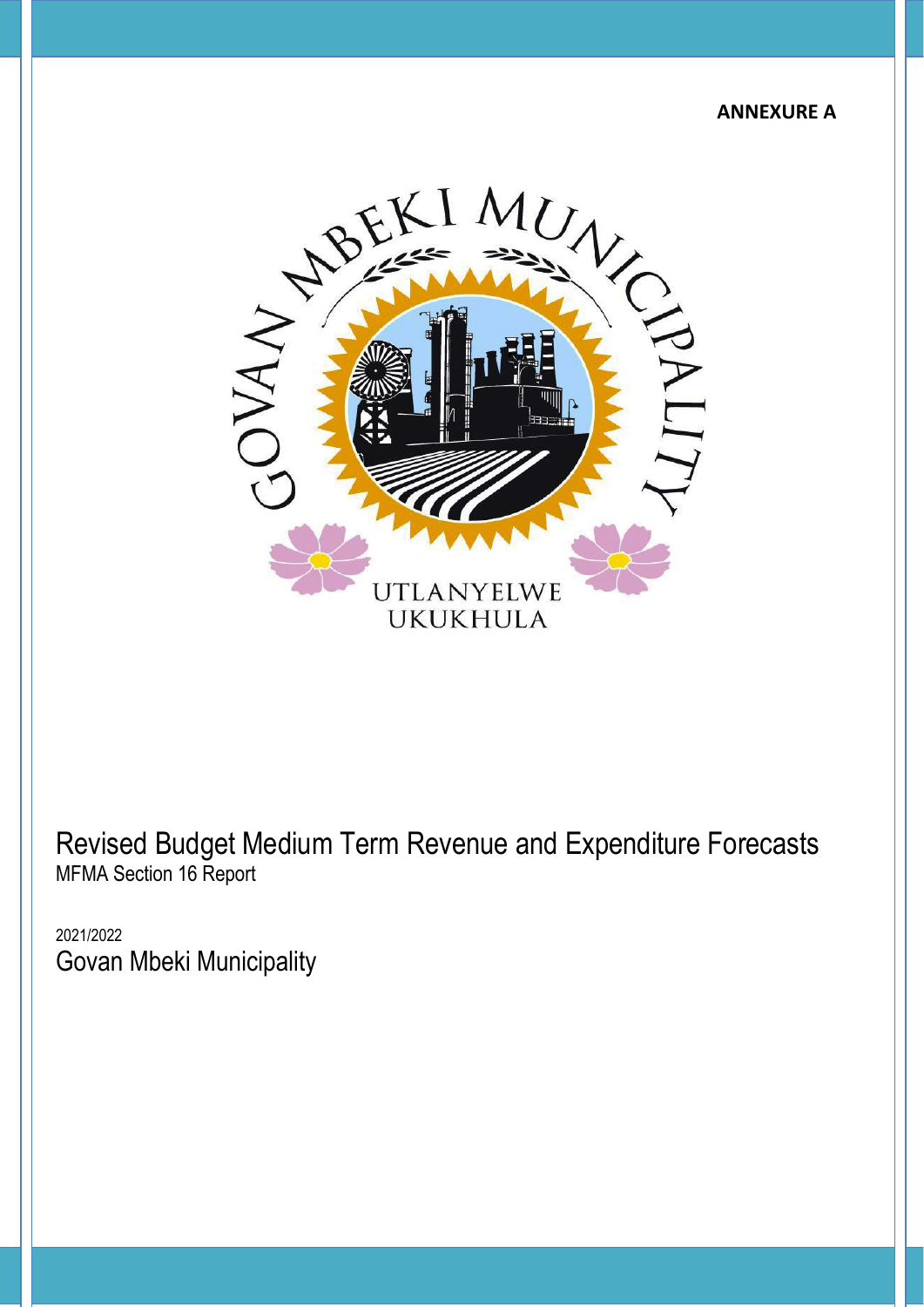# **Table Of Contents**

| 1 <sub>1</sub>            |     |                                                           |  |
|---------------------------|-----|-----------------------------------------------------------|--|
|                           | 1.1 |                                                           |  |
|                           | 1.2 |                                                           |  |
| 2.                        |     |                                                           |  |
|                           | 2.1 |                                                           |  |
|                           | 2.2 |                                                           |  |
|                           |     |                                                           |  |
|                           | 2.3 |                                                           |  |
|                           | 2.4 |                                                           |  |
|                           | 2.5 |                                                           |  |
| 3.                        |     |                                                           |  |
| $\overline{\mathbf{4}}$ . |     |                                                           |  |
| 5.                        |     |                                                           |  |
|                           | 5.1 |                                                           |  |
|                           | 5.2 |                                                           |  |
|                           | 5.3 |                                                           |  |
|                           | 5.4 |                                                           |  |
|                           | 5.5 |                                                           |  |
|                           | 5.6 |                                                           |  |
|                           | 5.7 |                                                           |  |
|                           | 5.8 |                                                           |  |
|                           | 5.9 |                                                           |  |
| 6.                        |     |                                                           |  |
|                           |     | ALIGNMENT OF BUDGET TO THE INTEGRATED DEVELOPMENT PLAN 27 |  |
|                           | 6.1 |                                                           |  |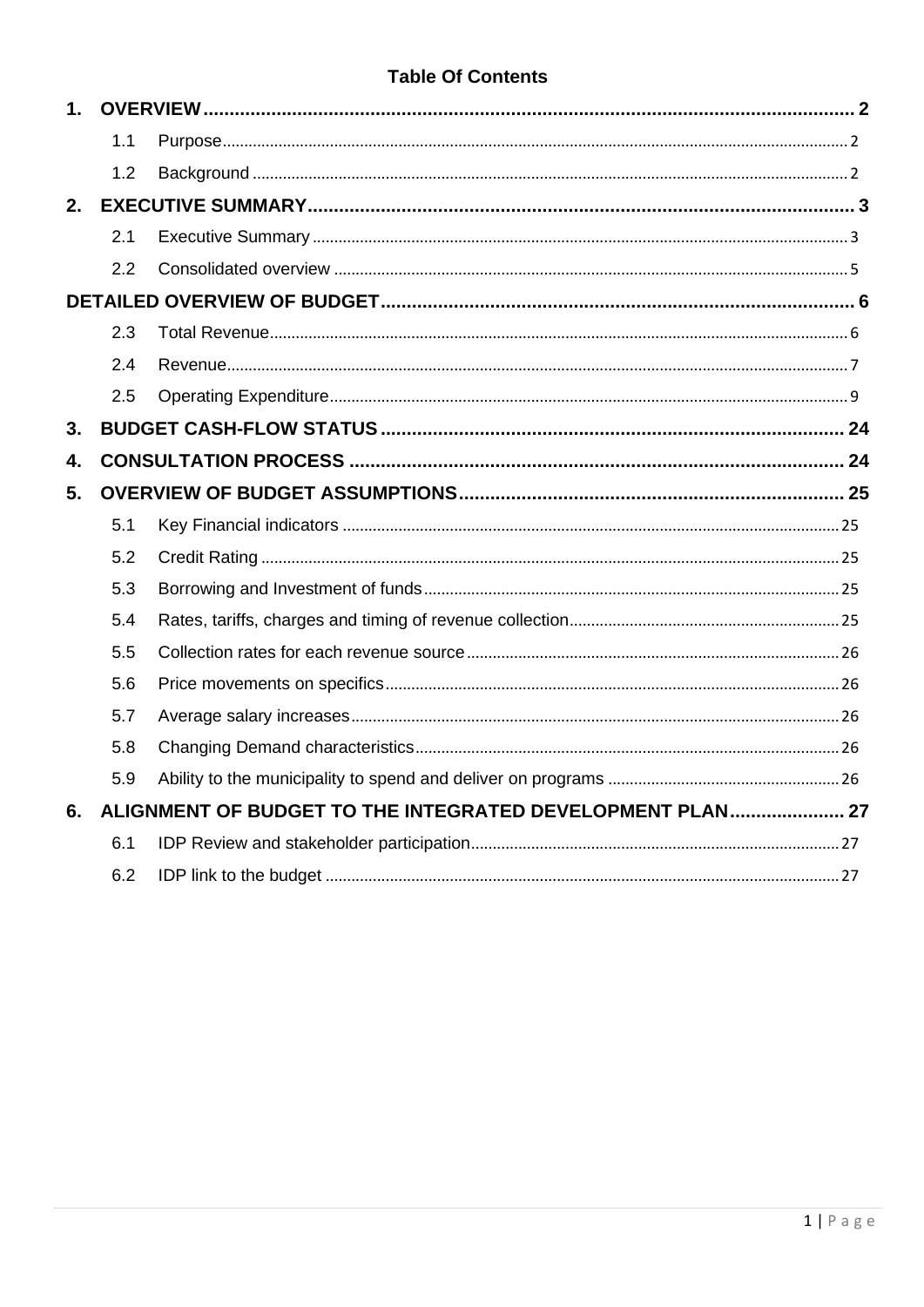# <span id="page-2-0"></span>**1. OVERVIEW**

## <span id="page-2-1"></span>**1.1 Purpose**

The purpose of the report is to table the **revised** 2021/22 Medium-term Revenue and Expenditure Framework (MTREF) before Council in terms of Section 16(2) of the Local Government: Municipal Finance Management Act (MFMA), 2003 (Act 56 of 2003) prior to the community consultation process.

## <span id="page-2-2"></span>**1.2 Background**

The Provincial Treasury assessed the tabled budget in line with MFMA Circular 108 with clear recommendations and also re-assessed Govan Mbeki Municipality's budget which was adopted on the 27th of May 2021.

The 2021/22 MTREF reflects the reality of the current budgetary pressures. The letter dated 17 June 2021 received from Provincial Treasury directly informed the compilation of the revised budget;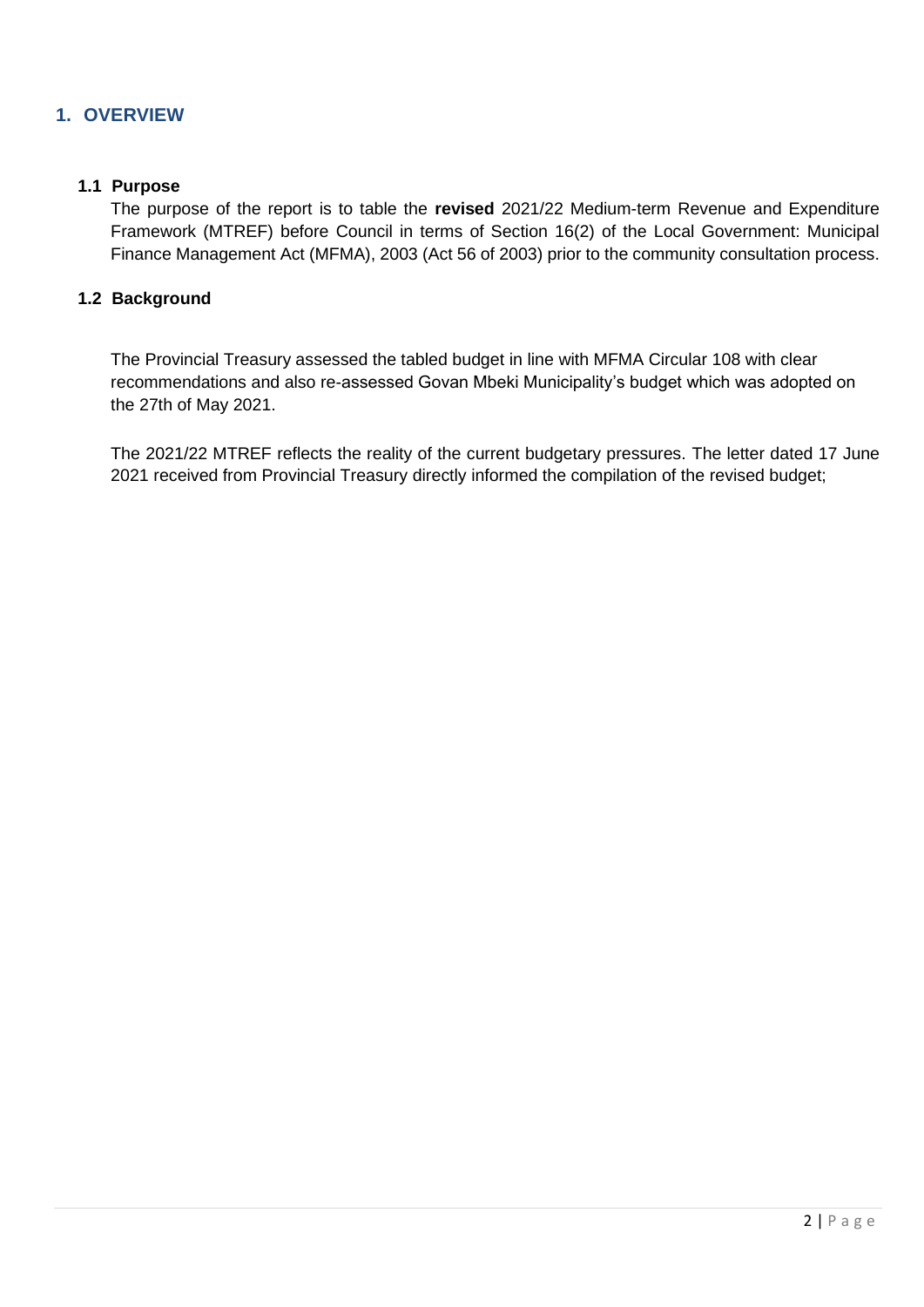# <span id="page-3-0"></span>**2. EXECUTIVE SUMMARY**

#### <span id="page-3-1"></span>**2.1 Executive Summary**

The preparation of the 2021/2022 Budget and Medium-Term Revenue and Expenditure Framework (MTREF) is based on the guidelines contained in the MFMA **Circular No.107 and 108** issued by National Treasury.

The other fundamental principles underlying the preparation of this draft budget is the application of sound Financial Management to ensure Financial Viability, and that municipal services provide sustainable, economically and equitable to all communities.

*The main challenges experienced during compilation of the 2021/22 MTREF can be summarized as follows:*

- Significant increase in operating expenditure with limited increase in operating revenue resulting in huge deficits.
- Cash flow constraints
- The increased cost of bulk purchases (due to increase from Rand Water and Eskom).
- The need to re-prioritise expenditure within the existing resource given the cash flow realities and declining cash position.
- Unavailability of own-funding for capital budget; and
- Inability to raise capital/borrowing.

#### *The following principles and guidelines will directly inform the 2021/2022 MTREF:*

- The budget of 2021/2022 budget was used as baseline and was appropriate as upper limits.
- CPI guidelines from National Treasury except were specific sector increases are prescribed.
- Ensuring that drinking water meets the required quality standards at all times
- Identification of inefficiencies and elimination of no-priority spending
- Securing health of the assets by increasing the spending on repairs and maintenance
- Developing strategies in reducing water and electricity losses
- Developing tariffs that are cost reflective
- Maintaining a long financially sustainable environment
- Protect the poor from the worst impacts of the economic downturn at all times
- Job creation and poverty reduction

For the municipality to be able to deliver efficient and effective public services within the existing fiscal purse, tough decisions will have to be taken on the expenditure side. Priority ought to be given to the following areas:

- A performance culture where all the people are held accountable for their actions, accompanied by clear, measurable outcomes related to key developmental priorities.
- Limit outsourcing of work
- Procurement reforms
- Limit wastage and inefficient systems
- Strengthen the collection to reduce the debt book

The budget has been prepared with a vision of sustaining the financial capability of the municipality in the long term. A special effort was taken to improve the credibility of the budget. The tariffs have been set in line with tariff policy and the following factors were considered:

- The current collection rate
- The affordability of the community
- The social package
- The direct cost drivers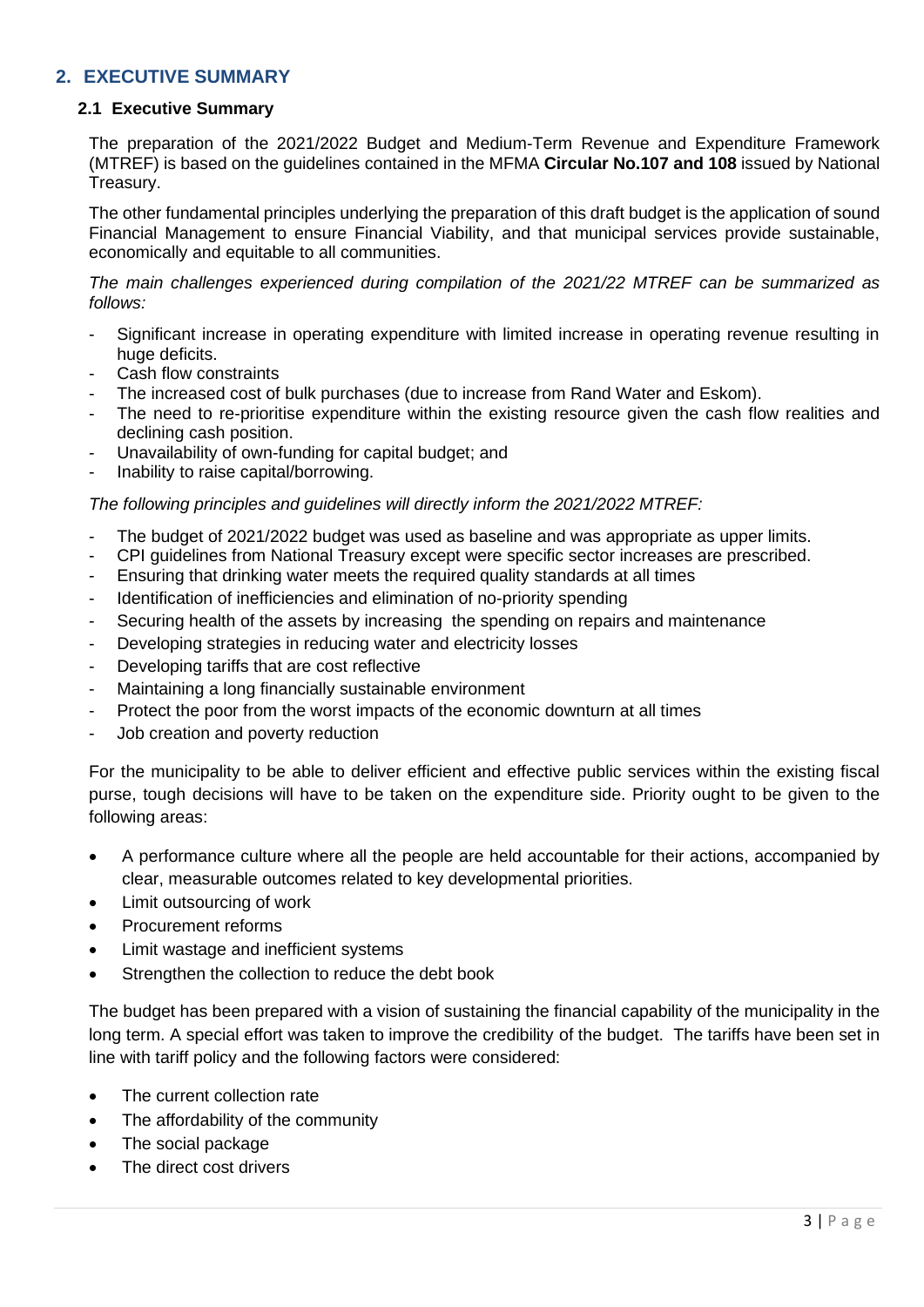The tariffs for service charges have been increased as follows:

| Water              | 5.8%    |
|--------------------|---------|
| - Electricity      | 14.5%   |
| Rates              | 4.1%    |
| - Waste management |         |
| Refuse removal     | 4.1%    |
| Sewer              | 5.8%    |
| Miscellaneous      | $4.1\%$ |

The social package is proposed as follows:

| <b>DESCRIPTION</b>      | 2019/2020<br><b>VAT Inclusive</b> | 2020/2021<br><b>VAT Inclusive</b> | 2021/2022<br><b>VAT Inclusive</b> |
|-------------------------|-----------------------------------|-----------------------------------|-----------------------------------|
| <b>Free Electricity</b> | 58.12                             | 59.04                             | 67.65                             |
| <b>Free Water</b>       | 224.91                            | 250.47                            | 264.96                            |
| <b>Equitable Share</b>  | 253.63                            | 263.00                            | 273.78                            |
| <b>TOTAL</b>            | 536.66                            | 572.51                            | 606.39                            |

The municipality is implementing the inclining block tariffs on electricity and water. The IBT for the electricity is in-line with the NERSA guidelines. The water tariffs are also designed using the inclining block model to promote conservative approach to the domestic consumers.

The municipality will still ensure that the poor are protected through the indigent support scheme as per the indigent policy and debt collection strategy. The threshold for increasing free basic services for a household will be reviewed. The increase on the package indicates the municipality's commitment to protect the poor and also to ensure that those who cannot afford to pay are not burden with the unpaid accounts.

The council is committed in creating employment and reducing poverty as part of National Initiative, through meaningful local economic developmental initiatives and labour intensive projects. Furthermore, the municipality will on the continuous basis engage with the service providers to ensure that labour intensive approaches are utilized. The municipality will also ensure that it implements the intern programs to provide the young people with on the job training.

A conservative approach in spending will be adopted to ensure financial sustainability. As a municipality we should also all pay serious attention to managing revenue and any cash streams effectively through revenue management processes and procedures.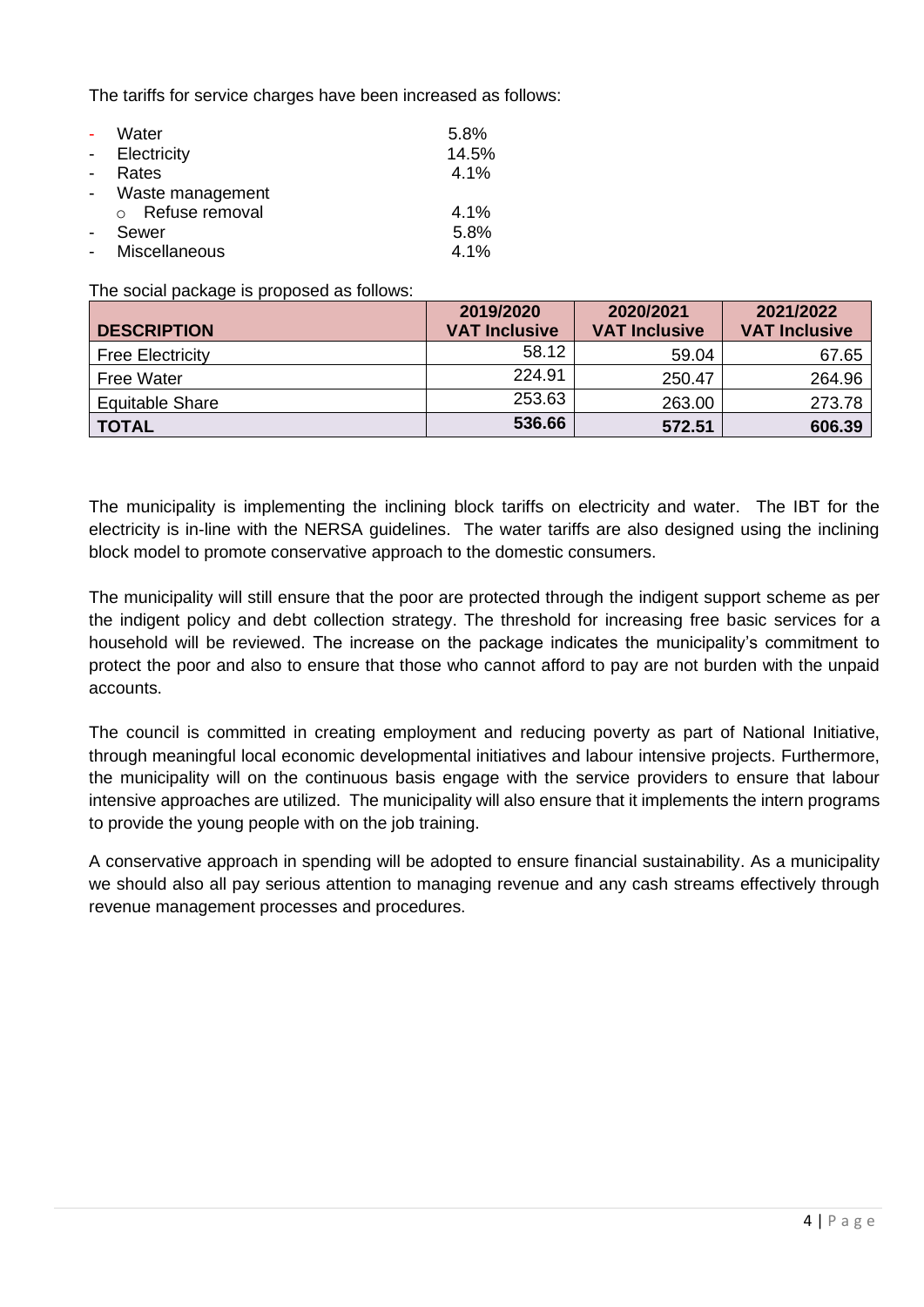## <span id="page-5-0"></span>**2.2 Consolidated overview**

The budget has been prepared in terms of guidelines as contained in Circular 107 and 108 of the MFMA. The contents and format of the budget are in line with the requirements of the Municipal Budget and Reporting Regulations and any applicable legislation.

The 2021/2022 draft budget comprises of R 2.4 billion for operating expenditure and R 264.3 million for capital investment programs. The total operating income budget is R2.5 billion resulting in an operating surplus of R 96.7 million.

Municipal revenues and cash flows are expected to remain under pressure as we still continue to have low income revenue growth with a continued increase in expenditure.

| <b>Description</b>                                              | <b>Original</b><br><b>Budget</b><br>2020/2021 | <b>Adjusted</b><br><b>Budget</b><br>2020/2021 | <b>Budget 2021/2022</b> | <b>Revised Budget</b><br>2021/2022 | <b>Budget 2022/2023</b> | <b>Budget</b><br>2023/2024 |
|-----------------------------------------------------------------|-----------------------------------------------|-----------------------------------------------|-------------------------|------------------------------------|-------------------------|----------------------------|
| <b>Total Operating</b><br>Revenue                               | 2 432 912 000                                 | 2 432 912 000                                 | 2 534 606 727           | 2 589 361 545                      | 2 646 291 061           | 2 765 598 559              |
| <b>Total Operating</b><br>Expenditure                           | 2 382 411 000                                 | 2 405 774 000                                 | 2 532 635 532           | 2 492 628 776                      | 2 638 726 486           | 2752079005                 |
| Surplus /(<br>Deficit) for the<br>year before<br>capital grants | 50 501 000                                    | 27 138 000                                    | 1971195                 | 96 732 769                         | 7 5 64 5 7 5            | 13 519 554                 |
| Grants revenue<br>-Capital                                      | 172 422 000                                   | 181 872 000                                   | 124 693 000             | 124 693 000                        | 130 179 492             | 136 037 569                |
| Surplus<br>$/$ (Deficit) for the<br>vear                        | 222 923 000                                   | 209 010 000                                   | 126 664 195             | 221 425 769                        | 137 744 067             | 149 557 123                |
| <b>Total Capital</b><br>Expenditure                             | 253 274 900                                   | 309 111 710                                   | 256 380 325             | 264 380 325                        | 273 930 314             | 313 842 060                |

## **Table 1: Consolidated overview of the 2021/2022 Draft Budget**

## **Operating budget**

The operating budget deals with day-to-day operations of the municipality to ensure that service delivery is sustained.

The operating budget has increased to R2.5 billion compared to the current adjusted budget of R2.4 billion with

The trend is that the operating expenditure has been increasing over the years driven by:

- salary increments
- the need to repair infrastructure
- the need to adequately budget for debt impairment and depreciation,
- **Inflation**

The budget has been revised to total operating revenue amounts of **R2,589 billion** and operating expenditure of **R2,492 billion** which then realised operating surplus of **R96.7million**.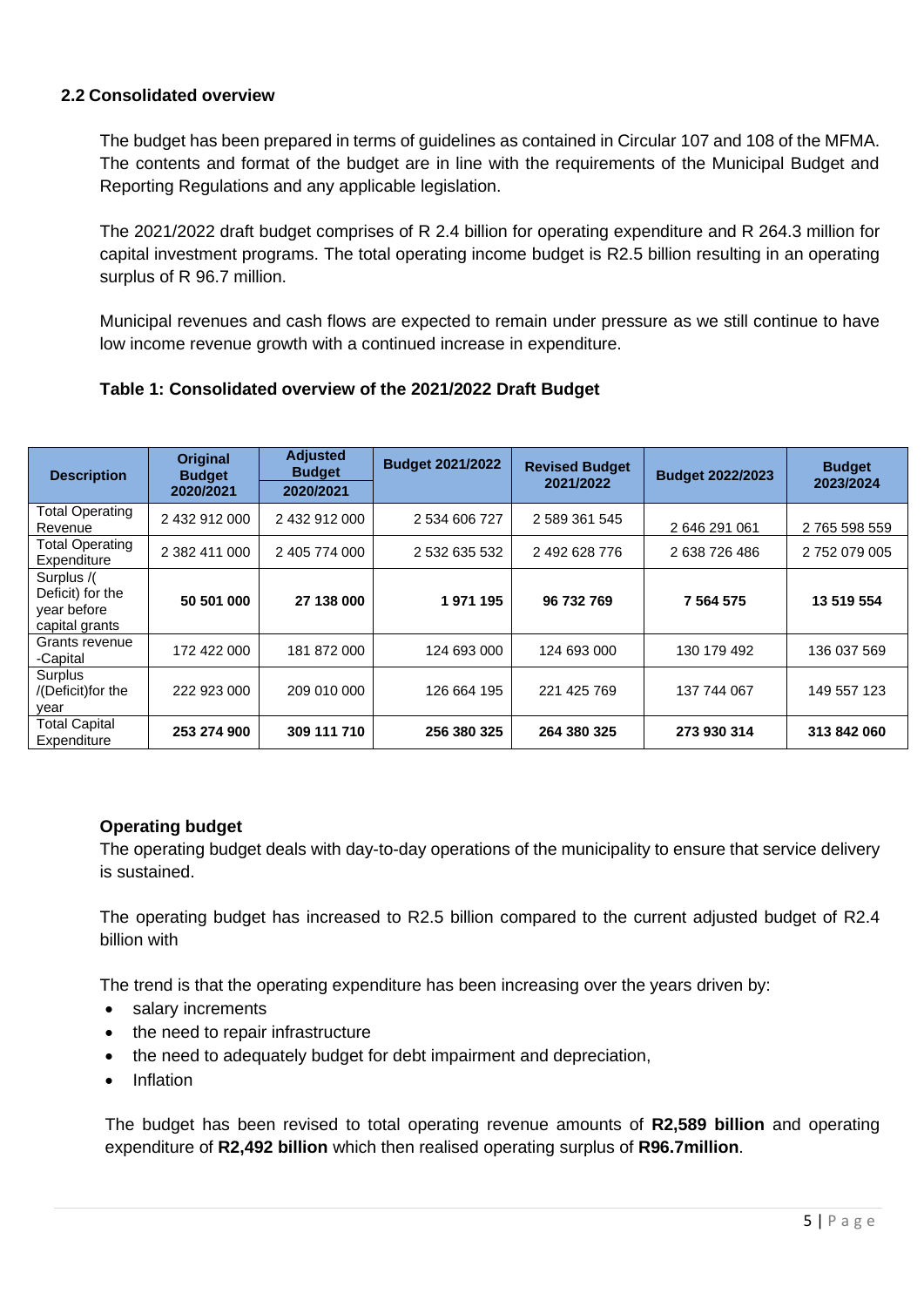## **CAPITAL BUDGET**

- An amount of R264,3 million has been allocated for the capital investment program for 2021/2022 financial year. This is a decrease from the draft budget which was amounting to R296.5
- The main reason for the capital budget is purchase capital items that will assist the service delivery challenges.
- Capital items budgeted from internal funds amounts to R 127 million and extra ordinary efforts should be put in place to collect outstanding debtors and reduce the water and electricity losses which will subsequently reduce the bulk purchases expenditure.

# <span id="page-6-0"></span>**DETAILED OVERVIEW OF BUDGET**

#### <span id="page-6-1"></span>**2.3 Total Revenue**

| <b>REVENUE</b>                              | <b>Adjusted</b><br><b>Budget</b><br>2020/21 | <b>Budget</b><br>2021/22 | <b>Amendments</b> | <b>Budget 2021/22</b><br>revised | <b>Budget</b><br>2022/23 | <b>Budget 2023/24</b> |
|---------------------------------------------|---------------------------------------------|--------------------------|-------------------|----------------------------------|--------------------------|-----------------------|
| <b>Exchange Revenue</b>                     | 1 647 426 792                               | 1744 237 215             |                   | 1798992033                       | 1820983619               | 1902927882            |
| Interest Dividend and Rent on Land          | 191 223 144                                 | 199 063 293              |                   | 199 063 293                      | 207 822 078              | 217 174 071           |
| <b>Operational Revenue</b>                  | 2 590 872                                   | 2 837 098                | 8 000 000         | 10 837 098                       | 2 961 930                | 3 0 9 5 2 1 7         |
| <b>Rental from Fixed Assets</b>             | 4728216                                     | 4 922 073                |                   | 4 922 073                        | 5 138 644                | 5 369 883             |
| Sales of Goods and Rendering of<br>Services | 3721008                                     | 4 093 753                |                   | 4 093 753                        | 4 273 878                | 4 4 6 20 3            |
| Service Charges                             | 1 445 163 552                               | 1 533 320 998            | 46 754 818        | 1580 075 816                     | 1 600 787 089            | 1 672 822 508         |
| Non exchange Revenue                        | 785 485 288                                 | 790 369 513              |                   | 790 369 512                      | 825 145 771              | 862 277 331           |
| <b>Fines Penalties and Forfeits</b>         | 34 646 220                                  | 36 076 715               |                   | 36 076 715                       | 37 664 090               | 39 358 975            |
| Interest Dividend and Rent on Land          | 18 878 688                                  | 19 652 714               |                   | 19 652 714                       | 20 517 434               | 21 440 718            |
| <b>Property Rates</b>                       | 346 777 380                                 | 371 135 083              |                   | 371 135 083                      | 387 465 027              | 404 900 953           |
| Transfers and Subsidies_operational         | 385 183 000                                 | 363 505 000              |                   | 363 505 000                      | 379 499 220              | 396 576 685           |
| <b>Total Operational revenue budget</b>     | 2 432 912 080                               | 2 534 606 727            |                   | 2 589 361 545                    | 2646129390               | 2765205213            |
| Transfers and Subsidies_Capital             | 172 422 004                                 | 124 693 000              |                   | 124 693 000                      | 130 179 492              | 136 037 569           |
|                                             |                                             |                          |                   |                                  |                          |                       |
| <b>Total Revenue Budget</b>                 | 2 605 334 084                               | 2 659 299 727            | 54 754 818        | 2 714 054 545                    | 2776 308 882             | 2 901 242 782         |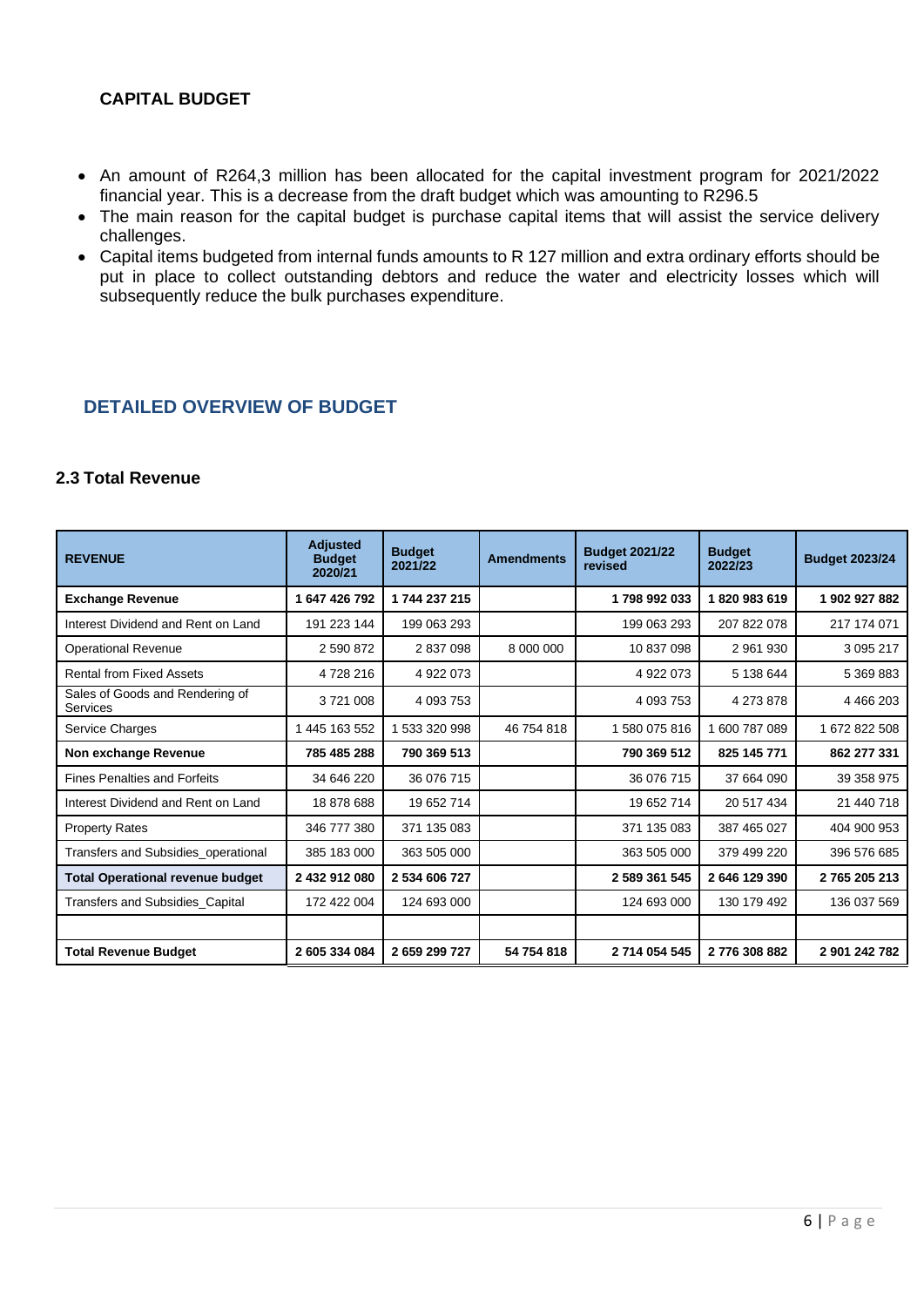# **2.4Revenue**

<span id="page-7-0"></span>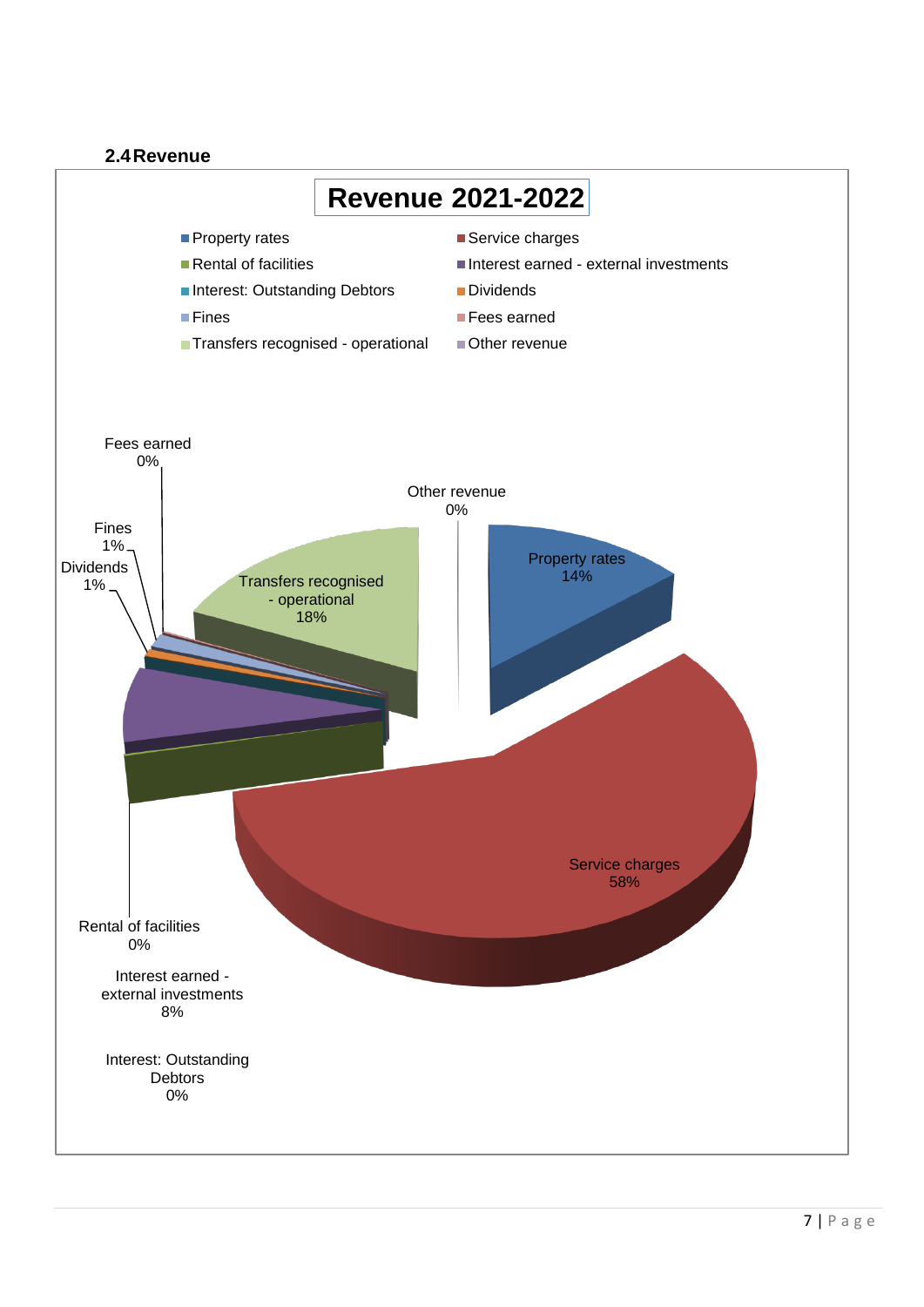## **Comments on Operating Revenue**

#### **The property rates**

The property rates amount to R 371.1 million for the 2021/2022 financial year. This revenue stream has been increased by 4.19%. An amount of R 28 million is budgeted for the income forgone in terms of rebates and discounts that are offered by the municipality for the indigents, pensioners and the areas where the municipality is not providing services. This revenue stream contributes 14% of the total revenue.

#### **Service charges**

Service charges include electricity, refuse, sewer and water. The service charges for 2021/2022 amount to R 1 580.075 billion, 2022/2023 R 1 600.7 billion and 2023/2024 amounts to R 1 672.8 billion. The R 1 580 billion is made up of the following, water R 577.5 million, Refuse R 155.5 million, Sewerage R 147.7 million and electricity R699.1million. The service charges contribute 58% of the operating revenue.

Included in the revenue is free basic services for electricity, water, refuse and sewerage services to the value of R 61million

#### **Rental income**

The rental income amounts to R4.9 million. The stream contributes 0.2% of the total revenue.

#### **Fines**

The revenue estimates for the fines have been increased from R 34.6 million to R 36 million, this was done to make a provision as required by iGRAP1.

#### **Grants and Subsidies – operating**

The grants subsidies refer to the Division of Revenue Act allocations in the 2021/22 financial year, the operational grants allocations are as follows:

| <b>DESCRIPTION</b>                                 | <b>Budget 2021/22</b> | <b>Budget 2022/23</b> | <b>Budget 2023/24</b> |
|----------------------------------------------------|-----------------------|-----------------------|-----------------------|
| Energy Efficiency and Demand Side Management Grant | 4 200 000             | 4 384 800             | 4 5 8 2 1 1 6         |
| Equitable Share                                    | 331 028 000           | 345 593 232           | 361 144 927           |
| Expanded Public Works Programme Integrated Grant   | 1 677 000             | 1750788               | 1829573               |
| <b>Financial Management Grant</b>                  | 2 100 000             | 2 192 400             | 2 2 9 1 0 5 8         |
| Infrastructure Skills Development Grant            | 24 500 000            | 25 578 000            | 26 729 010            |
| <b>TOTAL</b>                                       | 363 505 000           | 379 499 220           | 396 576 684           |

#### **Grants and Subsidies – capital**

The grants subsidies refer to the Division of Revenue Act allocations in the 2021/22 financial year, the capital grants allocations are as follows. The grants are allocated to serve specific purpose to the community which is improvement and/or construction of infrastructure.

| <b>DESCRIPTION</b>                                                       | <b>Budget</b><br>2021/22 | <b>Budget 2022/23</b> | <b>Budget</b><br>2023/24 |
|--------------------------------------------------------------------------|--------------------------|-----------------------|--------------------------|
| National Government: Water Services Infrastructure Grant                 | 16 000 000               | 16 704 000            | 17 455 680               |
| National Government: Regional Bulk Infrastructure Grant                  | 40 000 000               | 41 760 000            | 43 639 200               |
| National Government: Municipal Infrastructure Grant                      | 61 043 000               | 63 728 892            | 66 596 692               |
| National Government: Integrated National Electrification Programme Grant | 7 650 000                | 7986600               | 8 345 997                |
| <b>TOTAL</b>                                                             | 124 693 000              | 130 179 492           | 136 037 569              |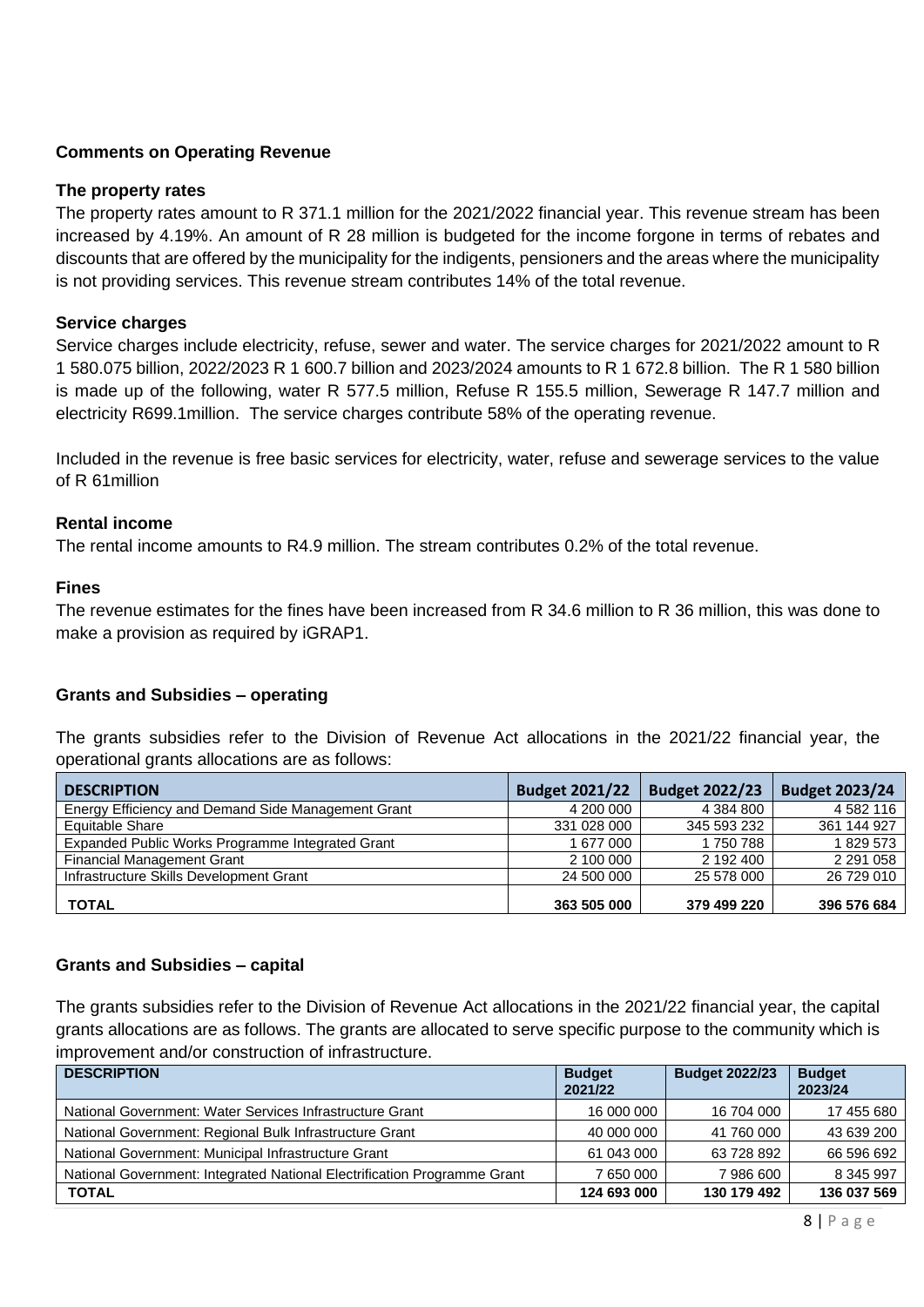<span id="page-9-0"></span>

| <b>Description</b>                     | <b>Adjusted</b><br>budget<br>2021/21 | <b>Budget</b><br>2021/22 | <b>Amendment</b><br>s | <b>Budget</b><br>2021/22<br>revised | <b>Budget</b><br>2022/23 | <b>Budget</b><br>2023/24 |
|----------------------------------------|--------------------------------------|--------------------------|-----------------------|-------------------------------------|--------------------------|--------------------------|
|                                        |                                      |                          |                       |                                     |                          |                          |
| <b>Bulk Purchases</b>                  | 862 200 132                          | 570 080 515              |                       | 570 080 515                         | 593 453 816              | 617 785 422              |
| <b>Contracted Services</b>             | 260 897 798                          | 256 875 108              |                       | 256 875 108                         | 267 464 880              | 278 511 527              |
| Depreciation and<br>Amortisation       | 148 449 084                          | 154 535 496              |                       | 154 535 496                         | 161 335 058              | 168 595 136              |
| <b>Employee Related Cost</b>           | 629 364 972                          | 689 558 967              | -40 006 758           | 649 552 209                         | 719 876 393              | 752 238 673              |
| Interest Dividends and Rent<br>on Land | 123 974 904                          | 129 057 875              |                       | 129 057 875                         | 134 736 422              | 140 799 561              |
| <b>Inventory Consumed</b>              | 61 243 285                           | 389 386 905              |                       | 389 386 905                         | 405 375 128              | 422 028 026              |
| <b>Operating Leases</b>                | 5 361 856                            | 8 8 6 1 6 9 2            |                       | 8 8 6 1 6 9 2                       | 9 227 741                | 9 609 863                |
| <b>Operational Cost</b>                | 82 687 851                           | 95 259 549               |                       | 95 259 549                          | 97 739 497               | 101 790 952              |
| <b>Remuneration of Councillors</b>     | 29 385 756                           | 30 590 572               |                       | 30 590 572                          | 31 936 557               | 33 373 702               |
| Impairment                             | 194 222 640                          | 202 185 768              |                       | 202 185 768                         | 211 081 942              | 220 580 629              |
| <b>Transfers and Subsidies</b>         | 7 371 200                            | 6 243 085                |                       | 6 243 085                           | 6499052                  | 6765513                  |
| <b>Total expenditure</b>               | 2 405 159 478                        | 2 532 635 532            | -40 006 758           | 2 492 628 774                       | 2638726486               | 2752079005               |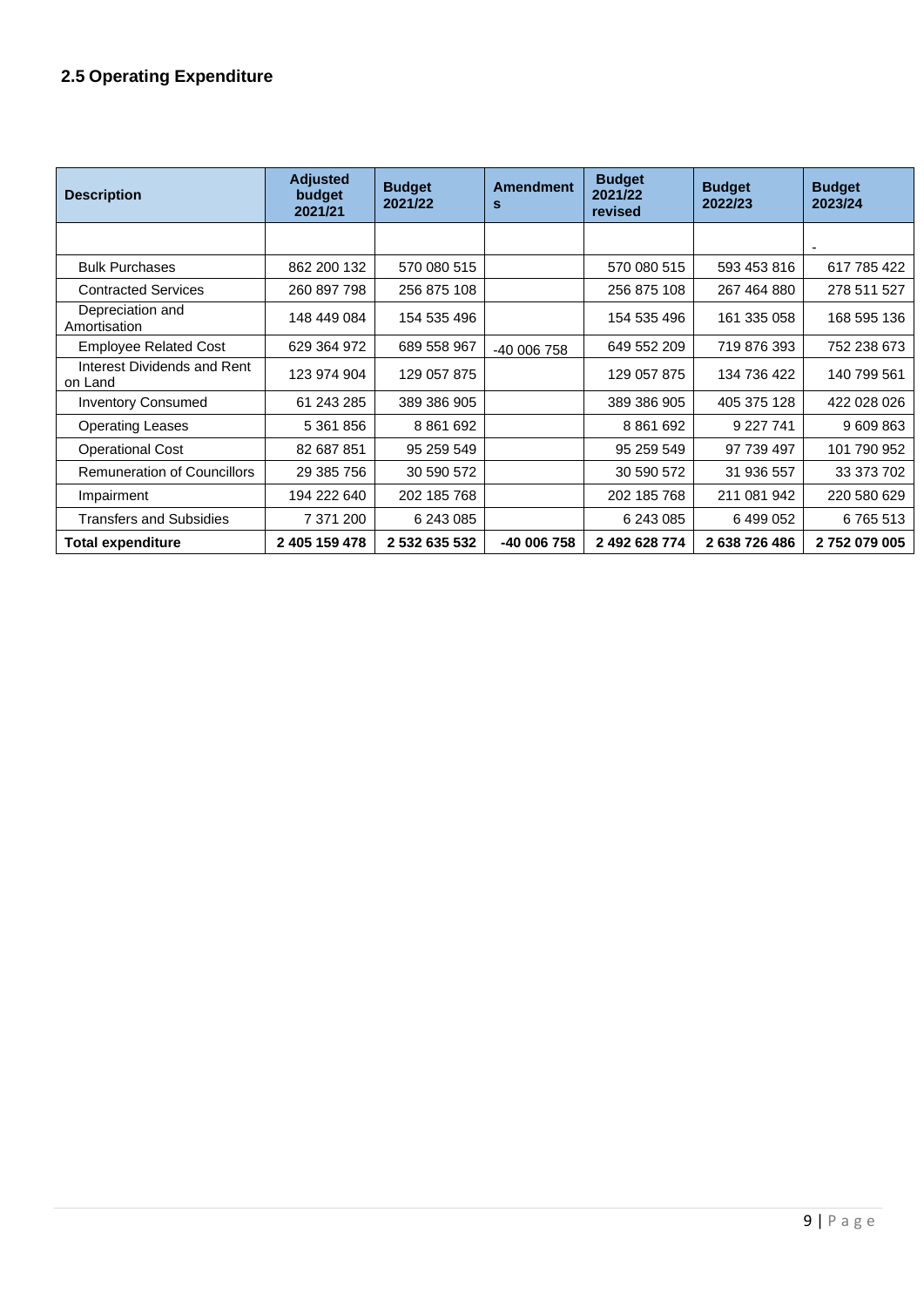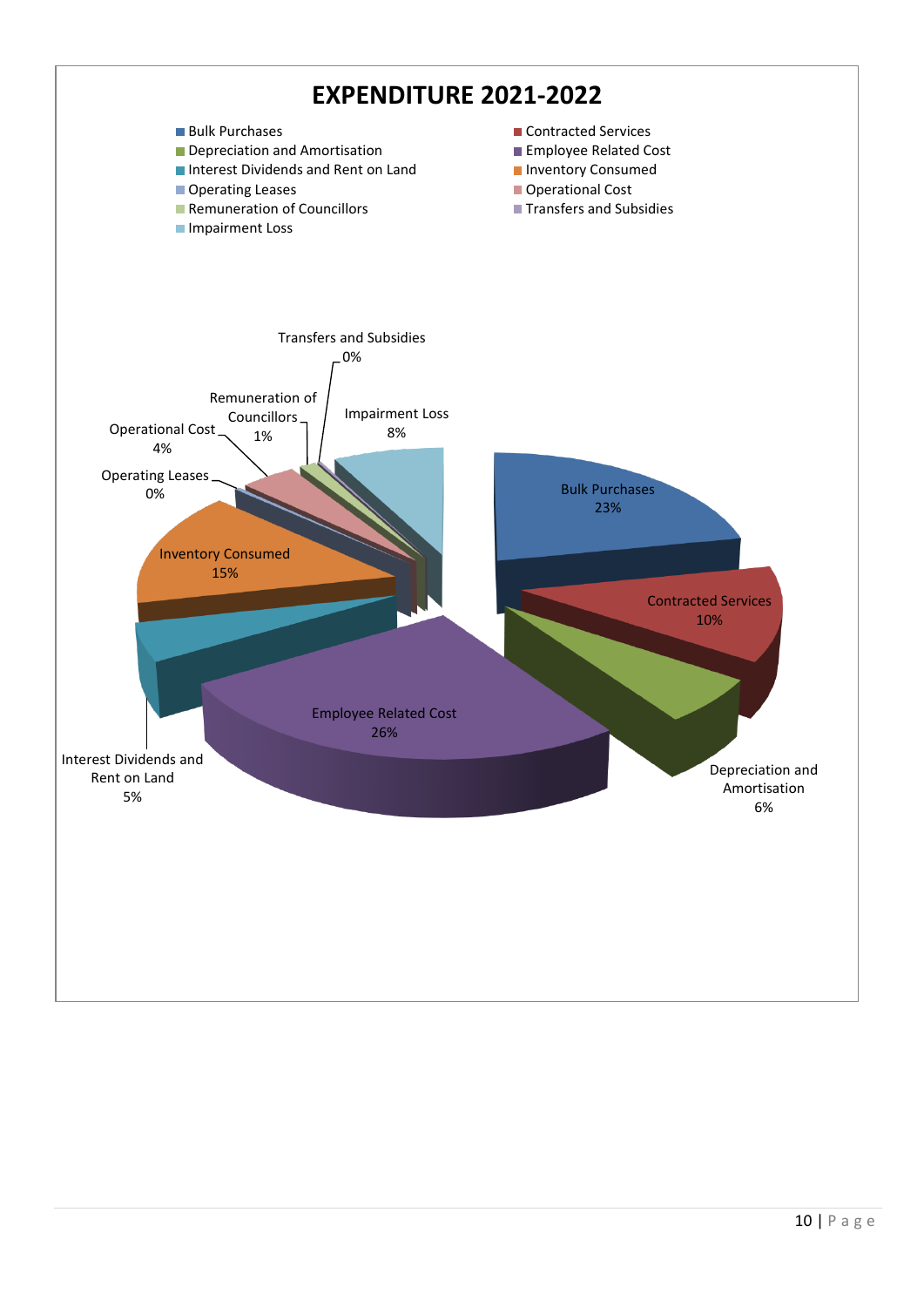## **Comments on Operating Expenditure:**

#### **Employee related costs**

The employee related costs and remuneration of councillors indicate a percentage of 26% of the total operating budget. The average salary increase 4%. The overtime will have to be controlled and filling of vacant positions will have to be fast tracked.

#### **General expenditure**

In a bid to cut cost and ensure the funding of the overall budget was increased to R101.4 million. The transport cost still needs to be controlled. General expenditure takes 4% of the total operating expenditure.

#### **Bulk purchases: Electricity**

The bulk purchases for electricity amounts to R 570.0 million, which contributes 23% of the operating budget. The Eskom will increase the bulk purchases to the municipality by 14.59%

#### **Repairs and maintenance**

The repairs and maintenance plan for the departments must be aligned with their budget and monthly reports should indicate how the departments are progressing. The repairs and maintenance contributes 4.63% of the operating budget. The revenue generating assets should be to an adequate level ensuring that quality services are sustained.

#### **Depreciation**

Depreciation constitutes 6% of the budget. The budget increase was informed by historical trends as well as budgeted and forecasted additions.

#### **Inventory Consumed**

Inventory consumed is inclusive of Bulk purchases for water which amounts to R327.4, Rand water will increase bulk purchases to municipality by 5.8%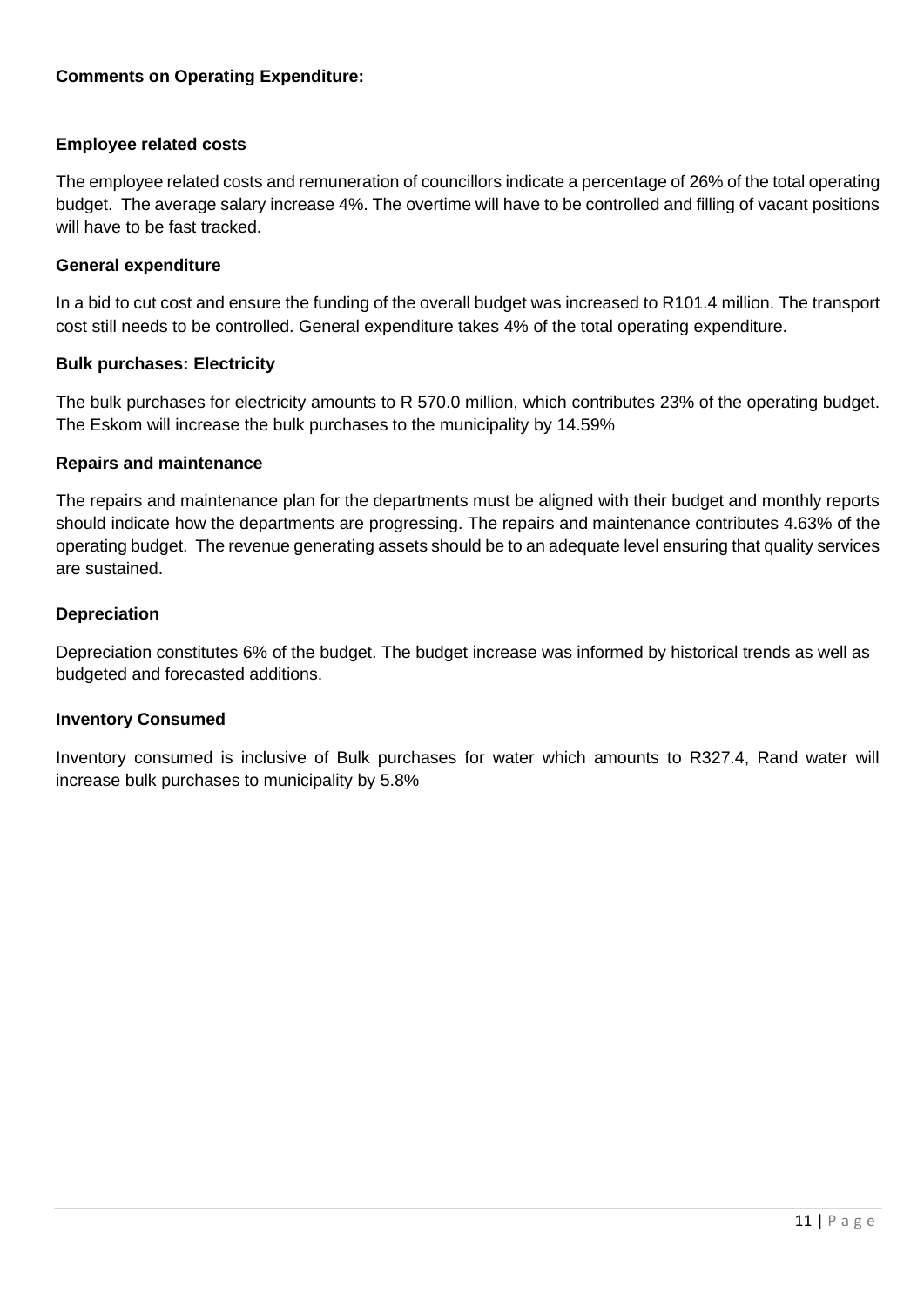#### **Contracted services and Repairs and Maintenance**

In a bid to cut cost and ensure the funding of the overall budget, contracted services budget was budgeted at 256million. Contracted services constitute 10% of total operating expenditure. Increase in contracted services is also related to increase of contract values and new services that are required by the institution.

Main increase in contracted are on security services, meter services, sewerage services, services for distribution network on and prepaid vending. Over and above the increase is on new contracts in relation to Vetting of Qualifications, Designs of Transfer stations at Landfill sites, VAT recovery services, Relocation costs, Township Establishment

Included in the R 256million of contracted services is repairs and maintenance amounting to R98 million and outsourced services amounting to R 166million.The contract management will have to be improved for the contracted services. The outsourcing of work will need to be controlled to ensure skill transfer.

# **CONTRACTED SERVICES**

| <b>Function</b>                                                                                          | Item description                                                                                                     | <b>Draft Budget</b><br>2022 | <b>Budget Amend</b><br>13.05.2021 | <b>Final Budget</b><br>2022 | <b>Final Budget</b><br>2023 | <b>Final Budget</b><br>2024 |
|----------------------------------------------------------------------------------------------------------|----------------------------------------------------------------------------------------------------------------------|-----------------------------|-----------------------------------|-----------------------------|-----------------------------|-----------------------------|
| Security Services: Security and Compliance (Dept                                                         |                                                                                                                      |                             |                                   |                             |                             |                             |
| 0410)                                                                                                    | Expenditure:Contracted Services:Outsourced Services:Security Services                                                | 35 728 711.67               |                                   | 35 728 711.67               | 37 193 588.85               | 38 718 525.99               |
| Human Resources: Development and<br>Transformation (Dept 0202)                                           | Expenditure:Contracted Services:Consultants and Professional Services:Business<br>and Advisory: Human Resources      | 25 218 225.00               |                                   | 25 218 225.00               | 26 252 172.23               | 27 328 511.29               |
| Sewerage: Sewerage (Dept 0608)                                                                           | Expenditure:Contracted Services:Outsourced Services:Sewerage Services                                                | 17 037 519.82               |                                   | 17 037 519.82               | 17 736 058.14               | 18 463 236.52               |
| Electricity: Energy Operations (Dept 0609)                                                               | Expenditure:Contracted Services:Contractors:Prepaid Electricity Vendors                                              | 15 244 399.84               | $-2000000.00$                     | 13 244 399.84               | 13 787 420.23               | 14 352 704.46               |
| Legal Services: Legal (Dept 0204)                                                                        | Expenditure:Contracted Services:Consultants and Professional Services:Legal<br>Cost:Legal Advice and Litigation      | 12 054 103.55               |                                   | 12 054 103.55               | 12 548 321.79               | 13 062 802.99               |
| Asset Management: Asset Management (Dept<br>0508)                                                        | Expenditure:Contracted Services:Outsourced Services:Business and<br>Advisory: Accounting and Auditing                | 7 063 509.79                |                                   | 7 063 509.79                | 7 353 113.69                | 7 654 591.35                |
| Human Resources: Development and<br>Transformation (Dept 0202)                                           | Expenditure:Contracted Services:Outsourced Services:Professional Staff                                               | 6 840 995.84                |                                   | 6 840 995.84                | 7 121 476.67                | 7 413 457.21                |
| Finance: Financial Services Administration (Dept<br>0501)                                                | Expenditure:Contracted Services:Outsourced Services:Meter Management                                                 | 22 035 563.21               | $-17000000000$                    | 5 035 563.21                | 5 242 021.30                | 5 456 944.17                |
| Electricity: Energy Operations (Dept 0609)                                                               | Contractors: Electrical                                                                                              | 4 200 000.00                |                                   | 4 200 000.00                | 4 372 200.00                | 4 551 460.20                |
| Electricity: Energy Operations (Dept 0609)                                                               | Expenditure:Contracted Services:Contractors:Electrical                                                               | 3 100 760.08                |                                   | 3 100 760.08                | 3 227 891.24                | 3 360 234.78                |
| Town Planning Building Regulations and<br>Enforcement and City Engineer: Building Control<br>(Dept 0307) | Expenditure:Contracted Services:Consultants and Professional<br>Services: Infrastructure and Planning: Town Planner  | 5 082 465.00                | -2 000 000.00                     | 3 082 465.00                | 3 208 846.07                | 3 340 408.75                |
| Finance: Financial Services Administration (Dept<br>0501)                                                | Expenditure:Contracted Services:Outsourced Services:Security Services                                                | 2 841 925.84                |                                   | 2 841 925.84                | 2 966 970.57                | 3 100 484.25                |
| Property Services: Property Services (Dept 0306)                                                         | Expenditure:Contracted Services:Consultants and Professional Services:Business<br>and Advisory: Valuer and Assessors | 5 651 584.84                | 3 0 0 0<br>000.00                 | 2 651 584.84                | 2760 299.81                 | 2873472.11                  |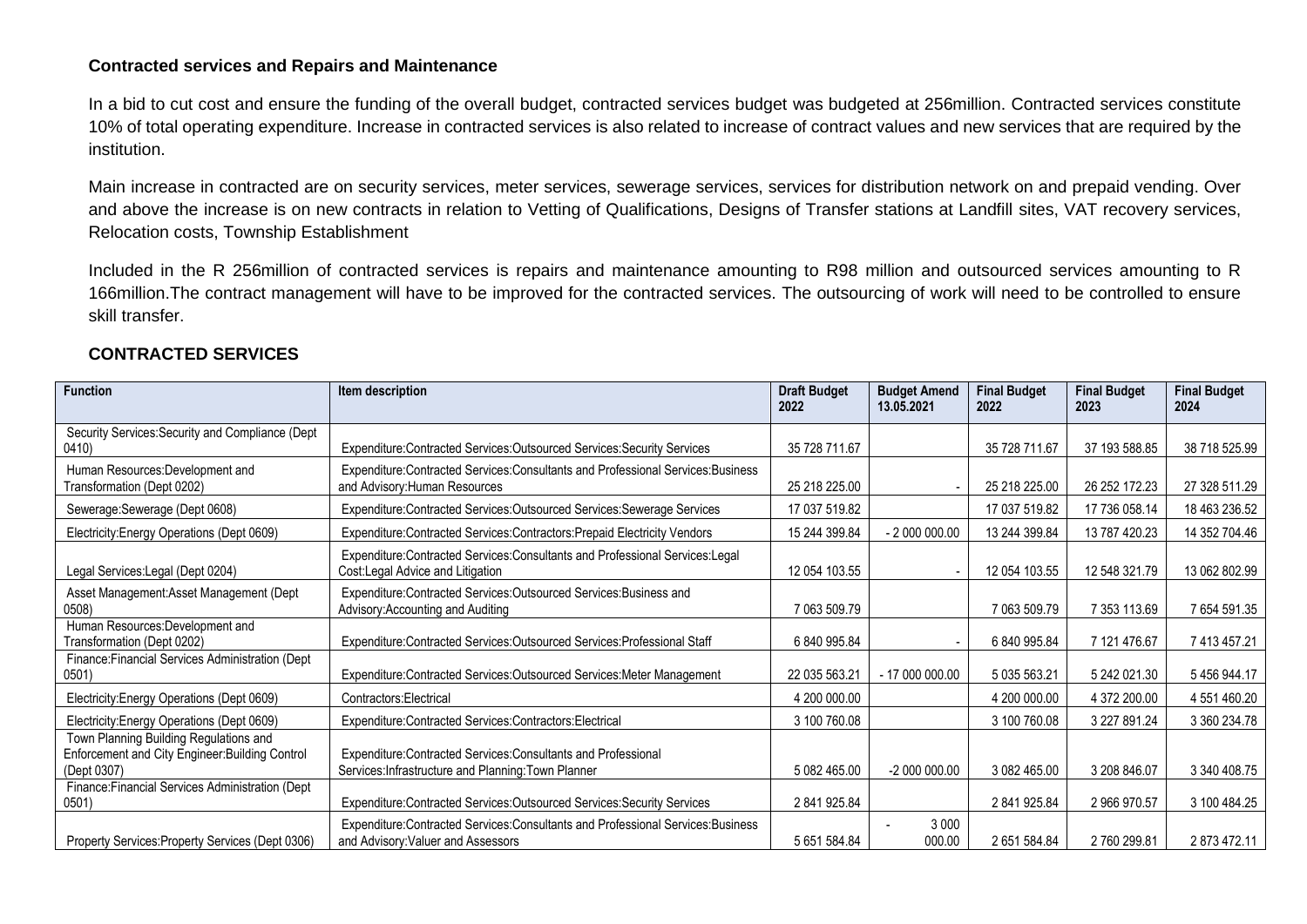| Finance: Revenue Services Billing and Cash<br>(Dept 0507)                                                | Expenditure:Contracted Services:Consultants and Professional Services:Business<br>and Advisory: Business and Financial Management | 2 082 000.00 |                                  | 2 082 000.00 | 2 173 608.00 | 2 271 420.36 |
|----------------------------------------------------------------------------------------------------------|-----------------------------------------------------------------------------------------------------------------------------------|--------------|----------------------------------|--------------|--------------|--------------|
| Waste Water Treatment: Waste Water Treatment<br>(Dept 0603)                                              | Expenditure:Contracted Services:Outsourced Services:Cleaning Services                                                             | 3 507 481.34 | 1500<br>000.00                   | 2 007 481.34 | 2 089 788.07 | 2 175 469.39 |
| Human Resources: Development and<br>Transformation (Dept 0202)                                           | Expenditure: Operational Cost: Advertising Publicity and Marketing: Staff<br>Recruitment                                          | 3 000 000.00 | 1 0 0 0<br>000.00                | 2 000 000.00 | 2 082 000.00 | 2 167 362.00 |
| Administrative and Corporate Support:OHS and<br>IR (Dept 0206)                                           | Expenditure:Contracted Services:Consultants and Professional Services:Legal<br>Cost:Legal Advice and Litigation                   | 2 000 000.00 |                                  | 2 000 000.00 | 2 082 000.00 | 2 167 362.00 |
| Finance: Financial Services Administration (Dept<br>0501)                                                | Business and Advisory: Accounting and Auditing                                                                                    | 2 000 000.00 |                                  | 2 000 000.00 | 2 088 000.00 | 2 181 960.00 |
| Town Planning Building Regulations and<br>Enforcement and City Engineer: Building Control<br>(Dept 0307) | Expenditure:Contracted Services:Consultants and Professional<br>Services: Infrastructure and Planning: Town Planner               | 1 699 536.26 |                                  | 1699 536.26  | 1769 217.24  | 1841755.15   |
| Human Resources: Development and<br>Transformation (Dept 0202)                                           | Expenditure:Contracted Services:Outsourced Services:Professional Staff                                                            | 3 000 000.00 | 1500<br>$\sim$<br>000.00         | 1 500 000.00 | 1561500.00   | 1 625 521.50 |
| Housing: Human Settlement (Dept 0305)                                                                    | Outsourced Services: Professional Staff                                                                                           | 3 000 000.00 | 1500<br>$\mathbb{Z}^2$<br>000.00 | 1 500 000.00 | 1561500.00   | 1625 521.50  |
| Finance: Credit Control (Dept 0506)                                                                      | Expenditure:Contracted Services:Outsourced Services:Connection/Dis-<br>connection:Electricity                                     | 1 354 553.36 |                                  | 1 354 553.36 | 1 414 153.71 | 1 477 790.63 |
| Finance: Credit Control (Dept 0506)                                                                      | Expenditure:Contracted Services:Consultants and Professional Services:Legal<br>Cost: Issue of Summons                             | 1 051 022.75 |                                  | 1 051 022.75 | 1 097 267.75 | 1 146 644.80 |
| Roads: Technical Services Administration (Dept<br>0601)                                                  | Expenditure:Contracted Services:Outsourced Services:Personnel and Labour                                                          | 1 008 641.56 |                                  | 1 008 641.56 | 1 049 995.86 | 1 093 045.69 |
|                                                                                                          | Outsourced Services: Professional Staff                                                                                           | 1 000 000.00 |                                  | 1 000 000.00 | 1 041 000.00 | 1 083 681.00 |
| Administrative and Corporate Support:OHS and<br>IR (Dept 0206)                                           | Expenditure:Contracted Services:Consultants and Professional Services:Business<br>and Advisory: Medical Examinations              | 1 019 574.51 | 300<br>000.00                    | 719 574.51   | 749 077.06   | 779 789.22   |
| Finance: Budget and Treasury Office (Dept 0505)                                                          | Expenditure:Contracted Services:Consultants and Professional Services:Business<br>and Advisory: Business and Financial Management | 675 000.00   |                                  | 675 000.00   | 704 700.00   | 736 411.50   |
| Town Planning Building Regulations and<br>Enforcement and City Engineer: Building Control<br>(Dept 0307) | Expenditure:Contracted Services:Consultants and Professional<br>Services: Infrastructure and Planning: Town Planner               | 624 600.00   |                                  | 624 600.00   | 650 208.60   | 676 867.15   |
| Finance: Credit Control (Dept 0506)                                                                      | Expenditure:Contracted Services:Consultants and Professional Services:Legal<br>Cost:Collection                                    | 582 764.29   |                                  | 582 764.29   | 608 405.92   | 635 784.19   |
| Finance: Financial Services Administration (Dept<br>0501)                                                | Expenditure:Contracted Services:Outsourced Services:Administrative and Support<br>Staff                                           | 563 164.34   |                                  | 563 164.34   | 587 943.58   | 614 401.04   |
| Finance: Budget and Treasury Office (Dept 0505)                                                          | Expenditure:Contracted Services:Outsourced Services:Professional Staff                                                            | 535 526.73   |                                  | 535 526.73   | 559 089.91   | 584 248.95   |
| Solid Waste Disposal (Landfill Sites): Waste<br>Disposal Landfill Sites (Dept 0409)                      | Expenditure:Contracted Services:Consultants and Professional Services:Business<br>and Advisory: Accounting and Auditing           | 520 504.16   |                                  | 520 504.16   | 541 844.83   | 564 060.47   |
| Waste Water Treatment: Waste Water Treatment<br>(Dept 0603)                                              | Outsourced Services: Professional Staff                                                                                           | 500 000.00   |                                  | 500 000.00   | 522 000.00   | 545 490.00   |
| Housing: Human Settlement (Dept 0305)                                                                    | Outsourced Services: Professional Staff                                                                                           | 500 000.00   |                                  | 500 000.00   | 520 500.00   | 541 840.50   |
| Finance: Budget and Treasury Office (Dept 0505)                                                          | Expenditure:Contracted Services:Outsourced Services:Professional Staff                                                            | 497 181.60   |                                  | 497 181.60   | 519 057.59   | 542 415.18   |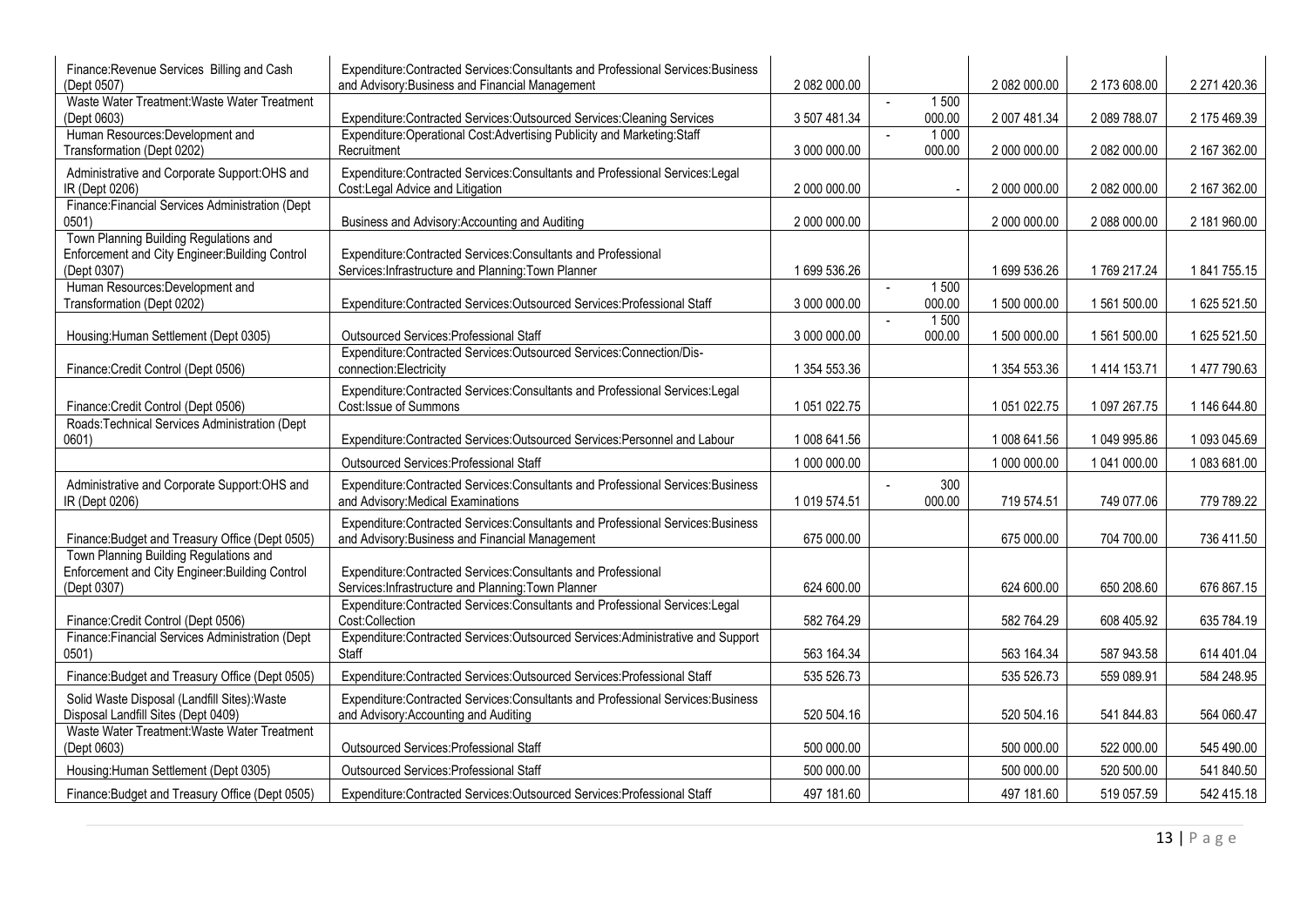| Sports Grounds and Stadiums: Sports Grounds<br>and Facilities (Dept 0408)                                | Expenditure:Contracted Services:Contractors:Sports and Recreation                                                                  | 453 573.00     |                | 453 573.00     | 472 169.49     | 491 528.44     |
|----------------------------------------------------------------------------------------------------------|------------------------------------------------------------------------------------------------------------------------------------|----------------|----------------|----------------|----------------|----------------|
| Security Services: Security and Compliance (Dept<br>0410)                                                | Expenditure:Contracted Services:Outsourced Services:Professional Staff                                                             | 413 972.39     |                | 413 972.39     | 430 945.26     | 448 614.01     |
| Cemeteries Funeral Parlours and<br>Crematoriums:Cemeteries (Dept 0407)                                   | Expenditure:Contracted Services:Outsourced Services:Burial Services                                                                | 261 225.66     |                | 261 225.66     | 271 935.92     | 283 085.29     |
| Finance: Budget and Treasury Office (Dept 0505)                                                          | Expenditure:Contracted Services:Outsourced Services:Professional Staff                                                             | 260 245.84     |                | 260 245.84     | 271 696.65     | 283 923.00     |
| Community Parks (including Nurseries):Parks<br>(Dept 0408)                                               | Expenditure:Contracted Services:Outsourced Services:Alien Vegetation Control                                                       | 229 540.50     |                | 229 540.50     | 238 951.66     | 248 748.68     |
| Governance Function: Internal Audit (Dept 0110)                                                          | Expenditure:Contracted Services:Consultants and Professional Services:Business<br>and Advisory: Audit Committee                    | 226 631.95     |                | 226 631.95     | 236 603.75     | 247 250.92     |
| Town Planning Building Regulations and<br>Enforcement and City Engineer: Building Control<br>(Dept 0307) | Expenditure:Contracted Services:Consultants and Professional<br>Services: Infrastructure and Planning: Land and Quantity Surveyors | 201 755.36     |                | 201 755.36     | 210 027.33     | 218 638.45     |
| Governance Function:Internal Audit (Dept 0110)                                                           | Outsourced Services: Professional Staff                                                                                            | 160 000.00     |                | 160 000.00     | 167 040.00     | 174 556.80     |
| Street Cleaning: Street Cleaning (Dept 0409)                                                             | Expenditure:Contracted Services:Outsourced Services:Litter Picking and Street<br>Cleaning                                          | 115 655.10     |                | 115 655.10     | 120 396.96     | 125 333.23     |
| Street Cleaning: Street Cleaning (Dept 0409)                                                             | Expenditure:Contracted Services:Outsourced Services:Litter Picking and Street<br>Cleaning                                          | 115 655.10     |                | 115 655.10     | 120 396.96     | 125 333.23     |
| Solid Waste Disposal (Landfill Sites): Waste<br>Disposal Landfill Sites (Dept 0409)                      | Expenditure:Contracted Services:Consultants and Professional Services:Business<br>and Advisory: Valuer and Assessors               | 114 764.00     |                | 114 764.00     | 119 469.33     | 124 367.57     |
| Community Parks (including Nurseries):Parks<br>(Dept 0408)                                               | Expenditure:Contracted Services:Outsourced Services:Clearing and Grass Cutting<br>Services                                         | 112 636.00     |                | 112 636.00     | 117 254.08     | 122 061.49     |
| Risk Management: Risk Management (0111)                                                                  | Expenditure:Contracted Services:Consultants and Professional Services:Business<br>and Advisory: Commissions and Committees         | 101 230.00     |                | 101 230.00     | 105 684.12     | 110 439.91     |
| Solid Waste Disposal (Landfill Sites): Waste<br>Disposal Landfill Sites (Dept 0409)                      | Expenditure:Contracted Services:Consultants and Professional Services:Business<br>and Advisory: Business and Financial Management  | 94 102.24      |                | 94 102.24      | 98 242.73      | 102 663.66     |
| Street Cleaning: Street Cleaning (Dept 0409)                                                             | Expenditure:Contracted Services:Outsourced Services:Litter Picking and Street<br>Cleaning                                          | 72 870.00      |                | 72 870.00      | 76 076.28      | 79 499.71      |
| Cultural Matters: Special Projects Unit (Dept 0102)                                                      | Expenditure:Contracted Services:Outsourced Services:Professional Staff                                                             | 63 496.84      |                | 63 496.84      | 66 290.70      | 69 273.78      |
| Governance Function: Internal Audit (Dept 0110)                                                          | Expenditure:Contracted Services:Outsourced Services:Professional Staff                                                             | 52 045.84      |                | 52 045.84      | 54 335.85      | 56 780.97      |
| Town Planning Building Regulations and<br>Enforcement and City Engineer: GIS (Dept 0308)                 | Outsourced Services: Professional Staff                                                                                            | 50 000.00      |                | 50 000.00      | 52 050.00      | 54 184.05      |
| Community Parks (including Nurseries):Parks<br>(Dept 0408)                                               | Expenditure:Contracted Services:Contractors:Pest Control and Fumigation                                                            | 28 681.63      |                | 28 681.63      | 29 943.62      | 31 291.09      |
| Risk Management: Risk Management (0111)                                                                  | Expenditure:Contracted Services:Outsourced Services:Professional Staff                                                             | 15 000.00      |                | 15 000.00      | 15 660.00      | 16 364.70      |
| Solid Waste Disposal (Landfill Sites): Waste<br>Disposal Landfill Sites (Dept 0409)                      | Expenditure:Contracted Services:Contractors:Removal of Hazardous Waste                                                             | 12 079.76      |                | 12 079.76      | 12 611.27      | 13 178.78      |
| Water Distribution: Water Distribution (Dept 0604)                                                       | Expenditure:Contracted Services:Outsourced Services:Professional Staff                                                             | 3 123 000.00   | $-3123000.00$  |                |                |                |
| Human Resources: Development and<br>Transformation (Dept 0202)                                           | Expenditure:Contracted Services:Outsourced Services:Professional Staff                                                             | 1 040 995.84   | - 1 040 995.84 | 0.00           | 0.00           | 0.00           |
|                                                                                                          |                                                                                                                                    | 200 140 472.40 | -33 963 995.84 | 166 176 476.56 | 173 031 020.67 | 180 182 794.05 |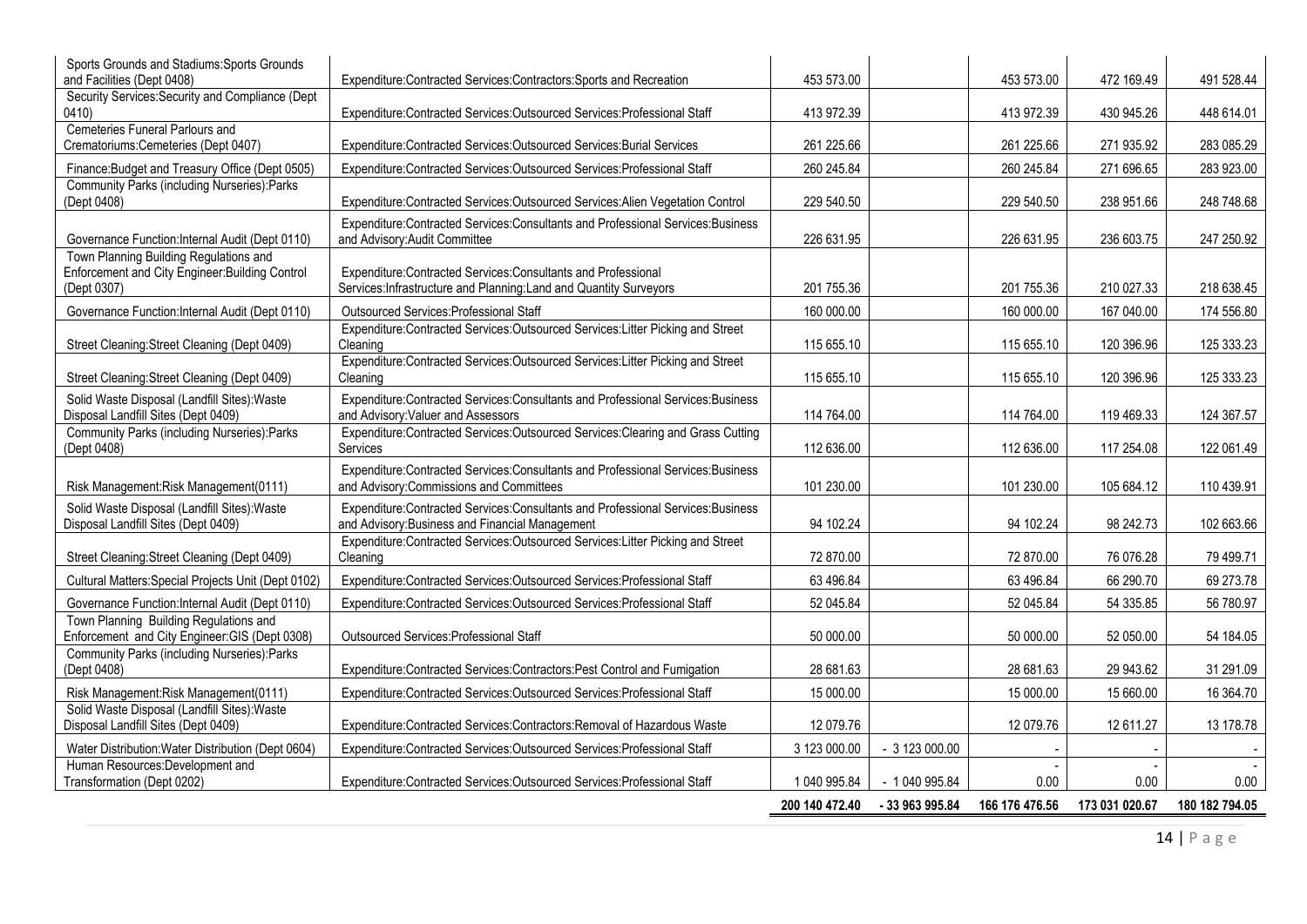# **REPAIRS AND MAINTANANCE BUDGET 2021/22**

| ProjectLongDesc                                                                                                                                                                                                        | <b>Function</b>                                                                           | <b>Draft Budget</b><br>2022 | <b>Budget Amend</b><br>13.05.2021 | <b>Final Budget</b><br>2022 | <b>Final Budget</b><br>2023 | <b>Final Budget</b><br>2024 |
|------------------------------------------------------------------------------------------------------------------------------------------------------------------------------------------------------------------------|-------------------------------------------------------------------------------------------|-----------------------------|-----------------------------------|-----------------------------|-----------------------------|-----------------------------|
| Operational:Maintenance:Infrastructure:Preventative Maintenance:Condition Based:Solid<br>Waste Disposal: Landfill Sites: Land: Landfill Site Maintenance Contract (landfill)                                           | Solid Waste Disposal (Landfill<br>Sites): Waste Disposal Landfill<br>Sites (Dept 0409)    | 15 573 995.84               | $-4000000000$                     | 11 573 995.84               | 12 048 529.67               | 12 542 519.38               |
| Operational:Maintenance:Infrastructure:Corrective Maintenance:Emergency:Roads<br>Infrastructure: Roads: Pavements: Roads Patching and Resealing (Roads)                                                                | Roads: Roads (Dept 0608)                                                                  | 2 146 429.57                | 4 000 000.00                      | 6 146 429.57                | 6 398 433.18                | 6 660 768.95                |
| Operational:Maintenance:Infrastructure:Corrective Maintenance:Planned:Electrical<br>Infrastructure: MV Networks: MV Transformers: MV Transformers Repairs and Maintenance:<br>Materials (Energy Operations)            | <b>Electricity: Energy Operations</b><br>(Dept 0609)                                      | 7893157.64                  | $-2350000.00$                     | 5 543 157.64                | 5770427.11                  | 6 007 014.62                |
| Operational:Maintenance:Infrastructure:Corrective Maintenance:Emergency:Electrical<br>Infrastructure: MV Networks: MV Mini-substations: MV Networks Mini-Substations Repairs<br>and Maintenance (Energy Operations)    | <b>Electricity: Energy Operations</b><br>(Dept 0609)                                      | 7 626 653.32                | $-2350000.00$                     | 5 276 653.32                | 5492996.10                  | 5718208.94                  |
| Operational: Maintenance: Infrastructure: Corrective Maintenance: Planned: Roads<br>Infrastructure:Roads:Earthworks:Roads Maintenance (Roads)                                                                          | Roads:Roads (Dept 0608)                                                                   | 6 135 504.16                | $-1000000000$                     | 5 135 504.16                | 5 346 059.83                | 5 565 248.29                |
| Operational: Maintenance: Infrastructure: Preventative Maintenance: Interval Based: Sanitation<br>Infrastructure: Pump Station: Mechanical Equipment: Maintanance of Pump Station<br>Mechanical Equipment (Sewerage)   | Sewerage: Sewerage (Dept 0608)                                                            | 4 848 416.26                |                                   | 4 848 416.26                | 5 047 201.32                | 5 254 136.58                |
| Operational:Maintenance:Infrastructure:Corrective Maintenance:Emergency:Electrical<br>Infrastructure: MV Networks: MV Transformers: MV Networks Transformers Repairs (Energy<br>Operations)                            | <b>Electricity: Energy Operations</b><br>(Dept 0609)                                      | 7 286 995.84                | $-3000000000$                     | 4 286 995.84                | 4 462 762.67                | 4 645 735.93                |
| Operational:Maintenance:Non-infrastructure:Corrective Maintenance:Planned:Transport<br>Assets: Vehicles Maintenance (Community Services Administration)                                                                | Community Halls and<br><b>Facilities:Community Services</b><br>Administration (Dept 0401) | 3 880 115.53                |                                   | 3 880 115.53                | 4 039 200.27                | 4 204 807.48                |
| Operational:Maintenance:Non-infrastructure:Preventative Maintenance:Condition<br>Based:Community Assets:Community Facilities:Halls:Mechanical Equipment:Maintenance<br>of Halls Mechanical Equipment (Community Halls) | Community Halls and<br>Facilities: Facilities (Dept 0403)                                 | 3754380.02                  |                                   | 3754380.02                  | 3 908 309.60                | 4 068 550.29                |
| Operational:Maintenance:Infrastructure:Corrective Maintenance:Emergency:Sanitation<br>Infrastructure:Reticulation:Pipe Work:Hiring of Septic Tank Trucks (Sewerage)                                                    | Sewerage: Sewerage (Dept 0608)                                                            | 6427883.52                  | $-3000000000$                     | 3 427 883.52                | 3 568 426.74                | 3714732.24                  |
| Operational:Maintenance:Infrastructure:Corrective Maintenance:Planned:Electrical<br>Infrastructure: MV Networks: MV Network Equipment: MV Networks Equipment Repairs and<br>Maintenance: Materials (Energy Operations) | <b>Electricity: Energy Operations</b><br>(Dept 0609)                                      | 6 258 929.22                | $-3000000000$                     | 3 258 929.22                | 3 392 545.32                | 3 531 639.68                |
| Operational:Maintenance:Infrastructure:Preventative Maintenance:Condition Based:Storm<br>water Infrastructure:Drainage Collection:Drainage:Strom Water Drainange Maintenance<br>(Storm Water Management)               | Storm Water Management: Storm<br>Water Management (Dept 0608)                             | 3 123 000.00                |                                   | 3 123 000.00                | 3 251 043.00                | 3 384 335.76                |
| Operational:Maintenance:Non-infrastructure:Corrective Maintenance:Planned:Transport<br>Assets: Vehicles Maintenance (Technical Services Administration)                                                                | Roads: Technical Services<br>Administration (Dept 0601)                                   | 3 081 357.49                |                                   | 3 081 357.49                | 3 207 693.15                | 3 339 208.56                |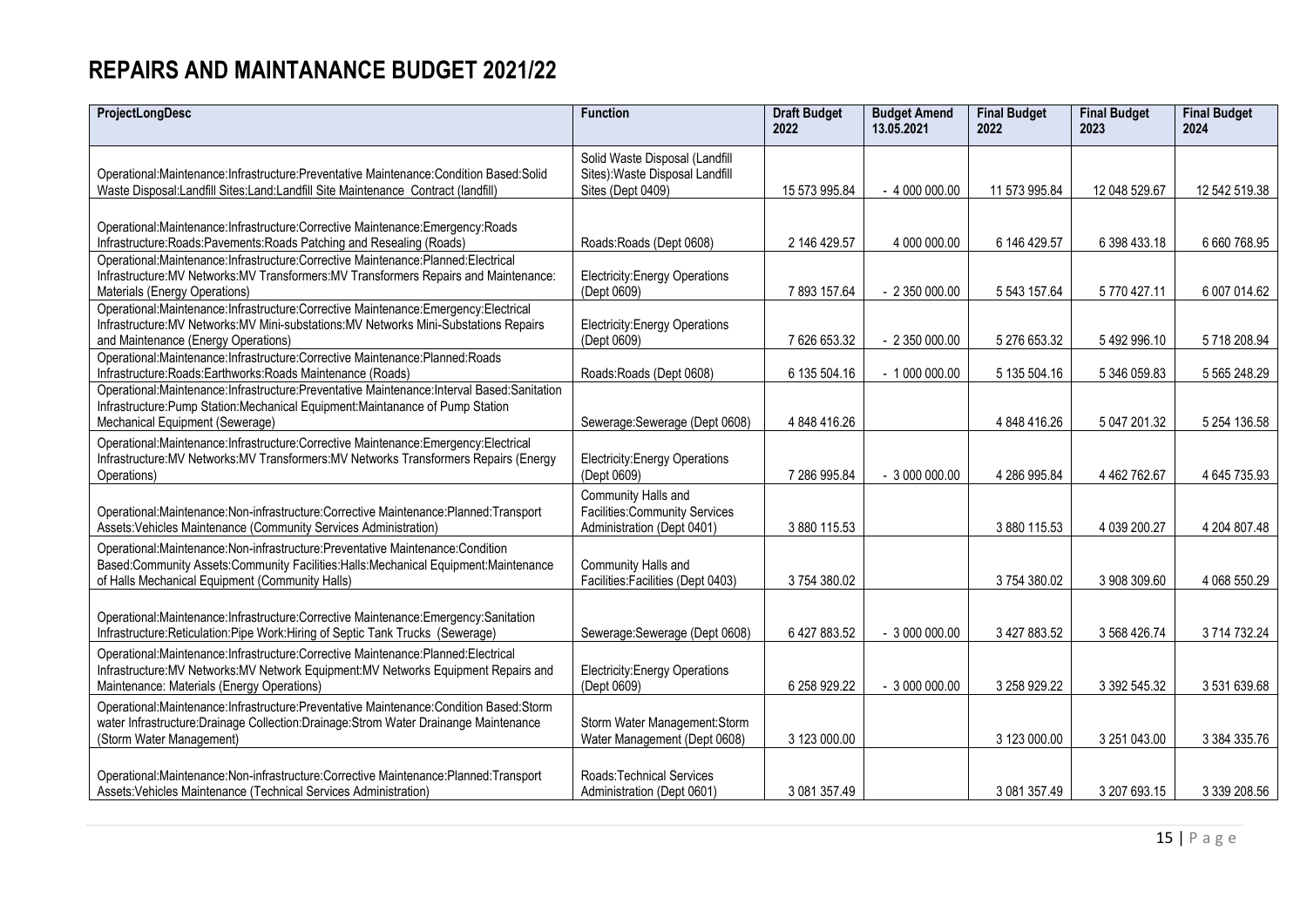| Operational:Maintenance:Infrastructure:Corrective Maintenance:Emergency:Sanitation<br>Infrastructure:Reticulation:Pipe Work:Repairs of Demaged Newtwork System (Sewerage)                                                               | Sewerage: Sewerage (Dept 0608)                                             | 3 003 724.42  |               | 3 003 724.42 | 3 126 877.12 | 3 255 079.08 |
|-----------------------------------------------------------------------------------------------------------------------------------------------------------------------------------------------------------------------------------------|----------------------------------------------------------------------------|---------------|---------------|--------------|--------------|--------------|
| Operational:Maintenance:Infrastructure:Corrective Maintenance:Emergency:Electrical<br>Infrastructure: MV Networks: MV Network Equipment: MV Networks Equipment: Materials<br>(Energy Operations)                                        | <b>Electricity: Energy Operations</b><br>(Dept 0609)                       | 4 846 896.00  | $-280000000$  | 2 046 896.00 | 2 130 818.74 | 2 218 182.30 |
| Operational: Maintenance: Infrastructure: Preventative Maintenance: Condition Based: Roads<br>Infrastructure: Roads: Pavements: Roads Speed Humps Maintenance (Roads)                                                                   | Roads: Roads (Dept 0608)                                                   | 10 000 000.00 | $-8000000000$ | 2 000 000.00 | 2 082 000.00 | 2 167 362.00 |
| Operational:Maintenance:Infrastructure:Corrective Maintenance:Planned:Electrical<br>Infrastructure:LV Networks:Public Lighting:Highmast lights Maintanance                                                                              | <b>Electricity: Energy Operations</b><br>(Dept 0609)                       | 2 414 728.58  | $-1000000.00$ | 1 414 728.58 | 1 472 732.45 | 1 533 114.48 |
| Operational:Maintenance:Infrastructure:Corrective Maintenance:Emergency:Water Supply<br>Infrastructure: Pump Station: Mechanical Equipment: Mechanical Equipment Maintenance<br>(Water Distribution)                                    | Water Distribution: Water<br>Distribution (Dept 0604)                      | 1500 068.51   | $-100000.00$  | 1400 068.51  | 1 457 471.32 | 1517227.64   |
| Operational: Maintenance: Infrastructure: Preventative Maintenance: Interval Based: Sanitation<br>Infrastructure: Waste Water Treatment: Pipe Work: Repairs (Waste Water Treatment)                                                     | Waste Water Treatment: Waste<br>Water Treatment (Dept 0603)                | 1451786.93    | $-100000.00$  | 1 351 786.93 | 1407210.19   | 1464 905.81  |
| Operational:Maintenance:Infrastructure:Corrective Maintenance:Planned:Electrical<br>Infrastructure: MV Substations: MV Substation Equipment: MV Substations Maintenance of<br>Equipment - Materials (Energy Operations)                 | <b>Electricity: Energy Operations</b><br>(Dept 0609)                       | 1 210 837.07  |               | 1 210 837.07 | 1 260 481.39 | 1 312 161.12 |
| Operational:Maintenance:Infrastructure:Corrective Maintenance:Emergency:Water Supply<br>Infrastructure: PRV Stations: Pipe Work: PVR Stations Maintenance (Water Distribution)                                                          | Water Distribution: Water<br>Distribution (Dept 0604)                      | 1 254 380.02  | 100 000.00    | 1 154 380.02 | 1 201 709.60 | 1 250 979.69 |
| Operational:Maintenance:Infrastructure:Corrective Maintenance:Emergency:Electrical<br>Infrastructure: MV Networks: MV Conductors: MV Networks Conductors Materials (Energy<br>Operations)                                               | <b>Electricity: Energy Operations</b><br>(Dept 0609)                       | 1 051 414.16  |               | 1 051 414.16 | 1 094 522.14 | 1 139 397.55 |
| Operational:Maintenance:Infrastructure:Preventative Maintenance:Condition Based:Water<br>Supply Infrastructure: Water Treatment: Buildings: Water Treatment Plant Building<br>Maintenance (Water Distribution)                          | <b>Water Distribution: Water</b><br>Distribution (Dept 0604)               | 1 143 022.16  | 100 000.00    | 1 043 022.16 | 1085786.07   | 1 130 303.30 |
| Operational:Maintenance:Infrastructure:Corrective Maintenance:Planned:Electrical<br>Infrastructure:LV Networks:Public Lighting:Lights - Materials (Energy Operations)                                                                   | <b>Electricity: Energy Operations</b><br>(Dept 0609)                       | 3 018 416.98  | $-2000000000$ | 1018416.98   | 1 060 172.07 | 1 103 639.13 |
| Operational:Maintenance:Infrastructure:Corrective Maintenance:Emergency:Electrical<br>Infrastructure: MV Networks: MV Mini-substations: MV Networks Mini-Substations Repairs<br>and Maintenance: Materials (Energy Operations)          | <b>Electricity: Energy Operations</b><br>(Dept 0609)                       | 2 006 889.77  | $-1000000000$ | 1 006 889.77 | 1 048 172.25 | 1 091 147.31 |
| Operational:Maintenance:Infrastructure:Preventative Maintenance:Condition<br>Based:Electrical Infrastructure:LV Networks:Public Lighting:Repairs and Maintenance of<br>Traffic Lights (Public Signals and Lighting)                     | Police Forces Traffic and Street<br>Parking Control: Traffic (Dept<br>0405 | 1 003 280.00  |               | 1 003 280.00 | 1 044 414.48 | 1 087 235.47 |
| Operational:Maintenance:Infrastructure:Corrective Maintenance:Emergency:Water Supply<br>Infrastructure: Water Treatment: Land: Water Treatment Plant Maintenance Hiring of Plant<br>(Water Distribution)                                | <b>Water Distribution: Water</b><br>Distribution (Dept 0604)               | 1 000 321.88  | 70 000.00     | 930 321.88   | 968 465.08   | 1 008 172.15 |
| Operational:Maintenance:Non-infrastructure:Corrective Maintenance:Emergency:Other<br>Assets:Operational Buildings:Municipal Offices:Electrical Equipment:Maintenance of<br>Electrical Equipment at the Offices (Facilities Maintenance) | Community Halls and<br><b>Facilities: Facilities Maintenance</b><br>(0602) | 916 395.84    |               | 916 395.84   | 956 717.25   | 999 769.53   |
| Operational: Typical Work Streams: Electrification: Electrical Assistance Programme                                                                                                                                                     | <b>Electricity: Energy Operations</b><br>(Dept 0609)                       | 791 160.00    |               | 791 160.00   | 825 971.04   | 863 139.74   |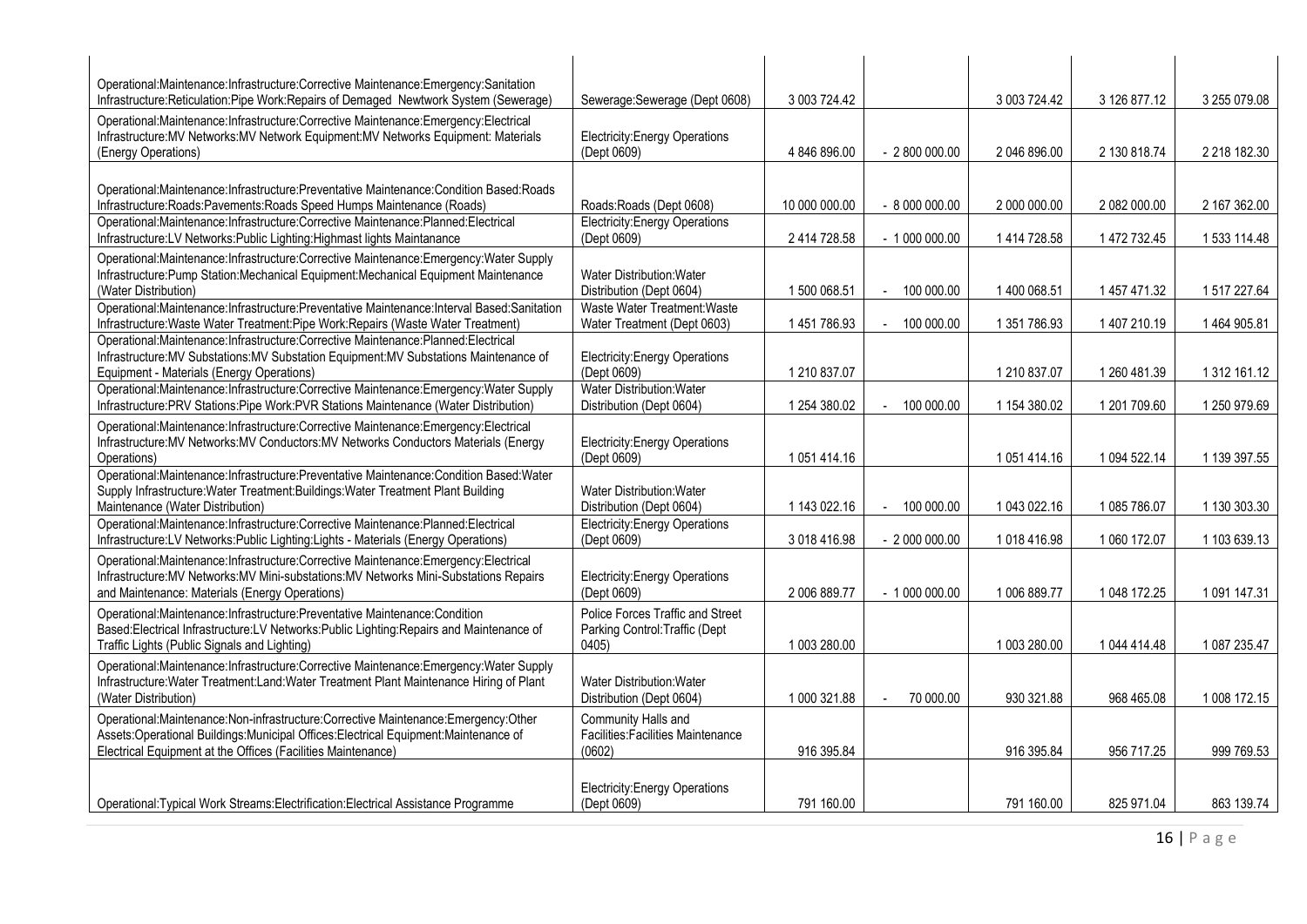| Operational:Maintenance:Infrastructure:Corrective Maintenance:Emergency:Water Supply<br>Infrastructure:Reservoirs:Mechanical Equipment:Mechanical Equipment Maintenance<br>Reservouirs (Water Distribution)   | Water Distribution: Water<br>Distribution (Dept 0604)                           | 642 688.42 | 642 688.42 | 670 966.71 | 701 160.21 |
|---------------------------------------------------------------------------------------------------------------------------------------------------------------------------------------------------------------|---------------------------------------------------------------------------------|------------|------------|------------|------------|
| Operational:Maintenance:Non-infrastructure:Corrective Maintenance:Emergency:Furniture<br>and Office Equipment: Repairs & Maintenance of Office Furniture and Equipment (Corporate<br>Services Administration) | Administrative and Corporate<br>Support: Administrative Services<br>(Dept 0203) | 620 710.82 | 620 710.82 | 646 159.97 | 672 652.53 |
| JAWS OF LIFE                                                                                                                                                                                                  | Fire Fighting and Protection: Fire<br>Fighting (Dept 0404)                      | 600 762.09 | 600 762.09 | 625 393.34 | 651 034.46 |
| Operational:Maintenance:Infrastructure:Preventative Maintenance:Condition<br>Based:Sanitation Infrastructure:Reticulation:Pipe Work:Pipe Work Materials (Sewerage)                                            | Sewerage: Sewerage (Dept 0608)                                                  | 587 744.66 | 587 744.66 | 613 605.43 | 641 217.67 |
| Operational:Maintenance:Non-infrastructure:Corrective Maintenance:Emergency:Computer<br>Equipment: Repairing Computers & Computer Equipment (ICT)                                                             | Information Technology: ICT (Dept<br>0205                                       | 516 452.59 | 516 452.59 | 537 627.15 | 559 669.86 |
| Operational: Municipal Running Cost                                                                                                                                                                           | Community Halls and<br>Facilities: Facilities Maintenance<br>(0602)             | 400 000.00 | 400 000.00 | 417 600.00 | 436 392.00 |
| Operational:Maintenance:Infrastructure:Corrective Maintenance:Planned:Water Supply<br>Infrastructure: Distribution Points: Communal Standpipes: Communla Standpoint<br>Maintenance (Water Distribution)       | Water Distribution: Water<br>Distribution (Dept 0604)                           | 368 235.01 | 368 235.01 | 384 437.35 | 401 737.03 |
| Operational:Maintenance:Infrastructure:Corrective Maintenance:Emergency:Sanitation<br>Infrastructure: Reticulation: Civil Structures: Maintenance of Civil Sewerage Equipment<br>(Sewerage)                   | Sewerage: Sewerage (Dept 0608)                                                  | 328 589.57 | 328 589.57 | 343 047.51 | 358 484.65 |
| Operational:Maintenance:Infrastructure:Preventative Maintenance:Condition<br>Based:Sanitation Infrastructure:Reticulation:Municipal Service Connection:Repairing of<br>Service Points (Sewerage)              | Sewerage: Sewerage (Dept 0608)                                                  | 296 206.14 | 296 206.14 | 309 239.21 | 323 154.97 |
| Operational:Maintenance:Infrastructure:Corrective Maintenance:Planned:Electrical<br>Infrastructure: MV Substations: DC Systems: DC Systems Maintenance Region 1 (Energy<br>Operations                         | <b>Electricity: Energy Operations</b><br>(Dept 0609)                            | 241 470.36 | 241 470.36 | 252 095.06 | 263 439.33 |
| Operational: Maintenance: Radio Communication Equipment                                                                                                                                                       | Fire Fighting and Protection: Fire<br>Fighting (Dept 0404)                      | 200 000.00 | 200 000.00 | 208 200.00 | 216 736.20 |
| Operational: Maintenance: Fire Extinguishers                                                                                                                                                                  | Fire Fighting and Protection: Fire<br>Fighting (Dept 0404)                      | 200 000.00 | 200 000.00 | 208 200.00 | 216 736.20 |
| Operational:Maintenance:Infrastructure:Corrective Maintenance:Planned:Water Supply<br>Infrastructure:Reservoirs:Mechanical Equipment:Resouviors Maintenance (Water<br>Distribution)                           | Water Distribution: Water<br>Distribution (Dept 0604)                           | 142 862.68 | 142 862.68 | 149 148.63 | 155 860.32 |
| Operational:Maintenance:Infrastructure:Corrective Maintenance:Emergency:Water Supply<br>Infrastructure: Pump Station: Pipe Work: Pump Station System Maintenance (Water<br>Distribution)                      | Water Distribution: Water<br>Distribution (Dept 0604)                           | 120 735.18 | 120 735.18 | 126 047.53 | 131 719.67 |
| Operational: Typical Work Streams: Expanded Public Works Programme: Project: Plumber<br>Assistance Phase II (EPWP)                                                                                            | Water Distribution: Water<br>Distribution (Dept 0604)                           | 115 655.10 | 115 655.10 | 120 743.92 | 126 177.40 |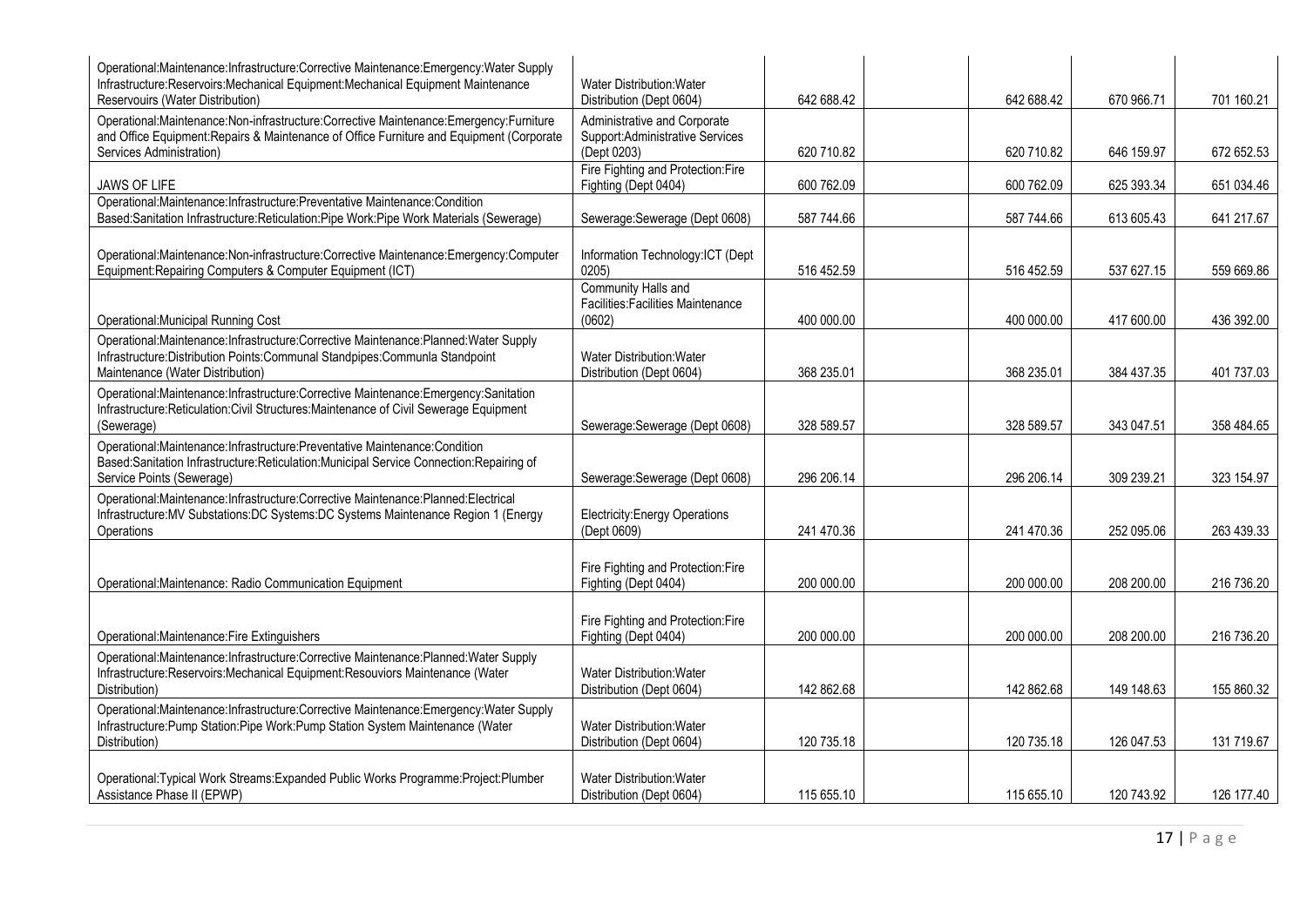| Operational: Typical Work Streams: Expanded Public Works Programme: Project: Waste<br>Water operations (EPWP)                                                                                                                  | Storm Water Management: Storm<br>Water Management (Dept 0608)                            | 115 655.10     |                | 115 655.10    | 120 743.92    | 126 177.40    |
|--------------------------------------------------------------------------------------------------------------------------------------------------------------------------------------------------------------------------------|------------------------------------------------------------------------------------------|----------------|----------------|---------------|---------------|---------------|
| Operational: Maintenance: Infrastructure: Preventative Maintenance: Interval Based: Sanitation<br>Infrastructure: Pump Station: Buildings: Sewerage Buildings Maintenance (Sewerage)                                           | Sewerage: Sewerage (Dept 0608)                                                           | 104 095.84     |                | 104 095.84    | 108 676.05    | 113 566.48    |
| Operational:Maintenance:Non-infrastructure:Corrective Maintenance:Planned:Community<br>Assets:Sport and Recreation Facilities:Indoor Facilities:Buildings:Theatre Museum Sports<br>and Recreation Programmes_Maintanance       | Recreational Facilities: Sports<br>Recreation Arts and<br>Culture(0406)                  | 100 000.00     |                | 100 000.00    | 104 400.00    | 109 098.00    |
| Operational: Municipal Running Cost                                                                                                                                                                                            | Storm Water Management: Storm<br>Water Management (Dept 0608)                            | 80 157.00      |                | 80 157.00     | 83 683.91     | 87 449.68     |
| Operational:Maintenance:Infrastructure:Corrective Maintenance:Planned:Storm water<br>Infrastructure: Drainage Collection: Drainage: Plumber Assistance Phase II                                                                | <b>Water Distribution: Water</b><br>Distribution (Dept 0604)                             | 62 460.00      |                | 62 460.00     | 65 208.24     | 68 142.61     |
| Operational: Maintenance: Non-infrastructure: Preventative Maintenance: Interval Based: Other<br>Assets:Operational Buildings:Municipal Offices:Mechanical Equipment:Lifting Equipment<br>Inspection & Maintenance (Corporate) | Administrative and Corporate<br>Support:Corporate Services<br>Administration (Dept 0201) | 60 124.00      |                | 60 124.00     | 62 589.08     | 65 155.23     |
| Operational:Maintenance:Infrastructure:Preventative Maintenance:Interval Based:Water<br>Supply Infrastructure: Reservoirs: Civil Structure: Civil Structure Maintenance Reservoirs<br>(Water Distribution)                     | <b>Water Distribution: Water</b><br>Distribution (Dept 0604)                             | 42 664.34      |                | 42 664.34     | 44 541.58     | 46 545.95     |
| Operational:Maintenance:Non-infrastructure:Corrective Maintenance:Planned:Transport<br>Assets: Vehicles Maintenance (Planning and Development Administration)                                                                  | Development Facilitation:Planning<br>and Development Administration<br>(Dept 0301)       | 24 321.92      |                | 24 321.92     | 25 392.09     | 26 534.73     |
| Operational: Municipal Running Cost                                                                                                                                                                                            | Mayor and Council: Council<br>Administration (Dept 0101)                                 | 20 137.10      |                | 20 137.10     | 21 023.14     | 21 969.18     |
| Operational:Maintenance:Non-infrastructure:Corrective Maintenance:Planned:Transport<br>Assets: Vehicles Maintenance (Financial Administration)                                                                                 | <b>Finance: Financial Services</b><br>Administration (Dept 0501)                         | 13 4 28.90     |                | 13 428.90     | 14 019.77     | 14 650.66     |
| Operational:Maintenance:Non-infrastructure:Corrective Maintenance:Planned:Transport<br>Assets: Vehicles Maintenance (Corporate Services Administratin)                                                                         | Administrative and Corporate<br>Support:Corporate Services<br>Administration (Dept 0201) | 13 328.96      |                | 13 328.96     | 13 915.44     | 14 541.63     |
|                                                                                                                                                                                                                                |                                                                                          | 120 668 626.50 | -29 970 000.00 | 90 698 626.50 | 94 433 854.17 | 98 328 727.08 |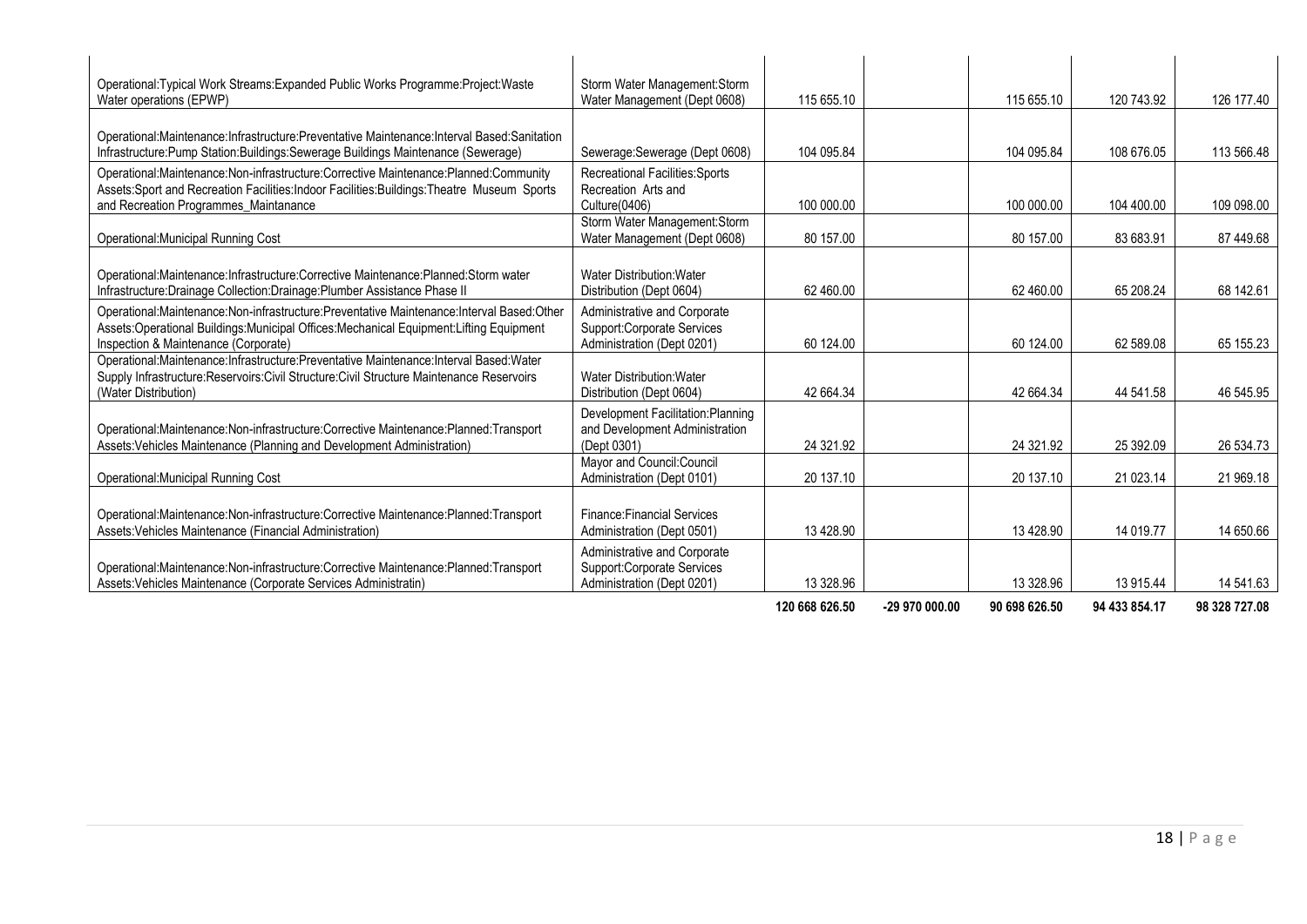# **Capital Expenditure per source**

| <b>Description</b>                 | 2020/21<br><b>Adjustment</b> | 2021/22       | 2022/23        | 2023/24       |
|------------------------------------|------------------------------|---------------|----------------|---------------|
|                                    | <b>Budget</b>                | <b>Budget</b> | <b>Budget</b>  | <b>Budget</b> |
| <b>Equitable Share</b>             | 40 670 364                   |               |                |               |
| Gert Sibande District Municipality | 20 000                       |               |                |               |
| <b>INEP</b>                        | 25 000 000                   | 7 650 000     | 19 000 000     | 22000000-     |
| <b>MIG</b>                         | 56 850 900                   | 57 990 850    | 62 385 390     | 67 376 221    |
| Revenue                            | 89 420 000                   | 127 623 000   | 122 544 924    | 149 672 839   |
| <b>RBIG</b>                        | 60 000 000                   | 40 000 000    | 70 000 000     | 96 793 000    |
| Water Service Infrastructure       | 37 150 446                   | 16 000 000    |                |               |
| Sasol                              |                              | 15 116 475    |                |               |
| <b>Grand Total</b>                 | 309 111 710                  | 264 380 325   | 273 930 314.00 | 313 842 060   |

# **Capital Expenditure per source**

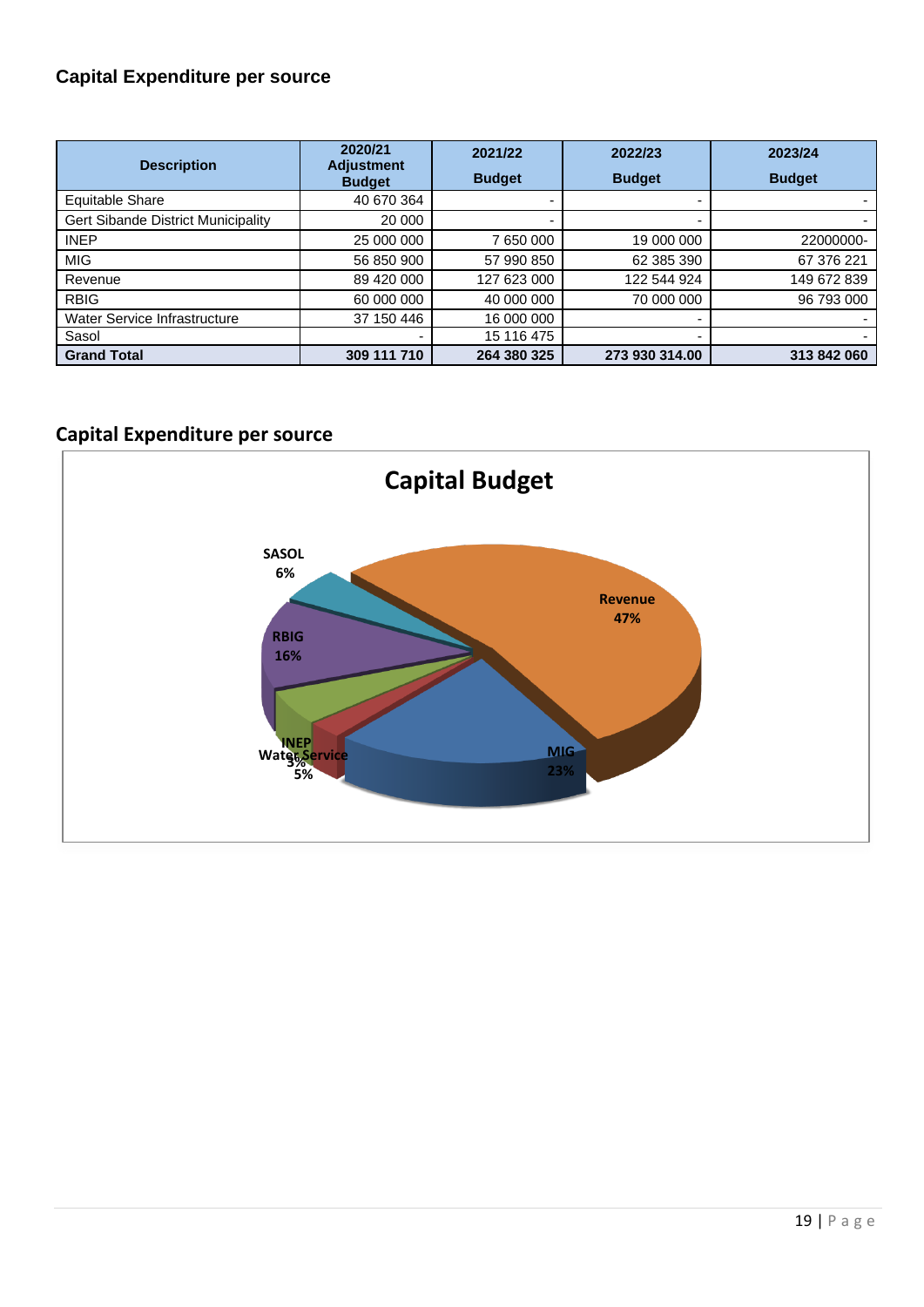| <b>Description</b>                                                           | Quantity                  | <b>Funding</b> | <b>Department</b> | <b>Section</b>                                   | <b>Draft</b><br><b>Capital</b><br>budget<br>2022 | <b>Budget Amend</b><br>13.05.2021 | <b>Final Capital</b><br><b>Budget</b> | <b>Final</b><br><b>Capital</b><br>budget<br>2023 | <b>Final</b><br>Capital<br>budget<br>2024 |
|------------------------------------------------------------------------------|---------------------------|----------------|-------------------|--------------------------------------------------|--------------------------------------------------|-----------------------------------|---------------------------------------|--------------------------------------------------|-------------------------------------------|
| Insurance Assets Replacement                                                 |                           | Revenue        | Finance           | <b>Assets Management</b>                         | 2 000 000                                        | 8 000 000                         | 10 000 000                            | 2 084 000                                        | 2 171 528                                 |
| <b>Compactor Trucks</b>                                                      | 3                         | Revenue        | Community         | Waste Management                                 | 12 500 000                                       | 5 000 000<br>$\sim$               | 7 500 000                             | 7815000                                          | 8 143 230                                 |
| Fire Engines                                                                 | $\overline{\mathbf{1}}$   | Revenue        | Community         | Fire Fighting and<br>Protection:Fire<br>Fighting | 11 000 000                                       | 5 000 000<br>$\sim$               | 6 000 000                             | 6 252 000                                        | 6 514 584                                 |
| D6 Dozer                                                                     | $\overline{1}$            | Revenue        | Community         | Waste Management                                 | 9 000 000                                        | 4 500 000<br>$\overline{a}$       | 4 500 000                             | 4 689 000                                        | 4885938                                   |
| Fencing of Cemeteries and Guard Houses<br>@Secunda, New Bethal and Trichardt | 3                         | Revenue        | Community         | Biodervisity                                     | 5 000 000                                        | 3 000 000<br>$\sim$               | 2 000 000                             | 2 084 000                                        | 2 171 528                                 |
| Refurbishment of Secunda Fire Station                                        |                           | Revenue        | Community         | Fire Fighting and<br>Protection:Fire<br>Fighting | 5 000 000                                        | 4 800 000<br>$\sim$               | 200 000                               | 208 400                                          | 217 153                                   |
| Fencing of Municipal Properties                                              |                           | Revenue        | Community         | <b>Municipal Facilities</b>                      | 5 000 000                                        | 5 000 000<br>$\overline{a}$       |                                       |                                                  |                                           |
| Skip Loader Trucks                                                           | $\overline{2}$            | Revenue        | Community         | Waste Management                                 | 4 000 000                                        |                                   | 4 000 000                             | 4 168 000                                        | 4 343 056                                 |
| Fencing of Leandra Landfill sirte                                            |                           | Revenue        | Community         | Waste Management                                 | 3 000 000                                        | 3 000 000<br>$\sim$               |                                       |                                                  |                                           |
| Bakkies x 4                                                                  | $\boldsymbol{\varLambda}$ | Revenue        | Planning          | <b>Building Control</b>                          | 2 000 000                                        |                                   | 2 000 000                             | 2 084 000                                        | 2 171 528                                 |
| Bakkies - CrewCab                                                            | $\overline{2}$            | Revenue        |                   | <b>Building Maintanace</b><br>and Facilities     | 900 000                                          |                                   | 900 000                               | 937 800                                          | 977 188                                   |
| Tractors 4x4                                                                 |                           | Revenue        | Community         | Biodervisity                                     | 2 800 000                                        |                                   | 2 800 000                             | 2917600                                          | 3 040 139                                 |
| Combi's for Transporting of Shift Workers                                    | 5                         | Revenue        | Community         | Waste Management                                 | 2 350 000                                        | 1400000<br>$\sim$                 | 950 000                               | 989 900                                          | 1031476                                   |
| Impounding Yard (Vehicles and Goods)                                         |                           | Revenue        | Community         | BY-Laws & Law<br>Enforcement                     | 2 000 000                                        | 1800000<br>$\sim$                 | 200 000                               | 208 400                                          | 217 153                                   |
| Fencing of Kinross Landfill sirte                                            |                           | Revenue        | Community         | Waste Management                                 | 2 000 000                                        | $\mathbb{Z}^2$<br>2 000 000       |                                       |                                                  |                                           |
| Cherry Picker                                                                |                           | Revenue        | Community         | Biodervisity                                     | 1 500 000                                        |                                   | 1500000                               | 1563000                                          | 1628646                                   |
| Vehicles                                                                     |                           | Revenue        | Corporate         | Corporate Services                               | 1 000 000                                        | 100 000<br>$\mathbf{r}$           | 900 000                               | 937 800                                          | 977 188                                   |
| Electrification of houses Embalenhle Ext 22                                  |                           | <b>INEP</b>    | Technical         | Energy                                           | 7 650 000                                        |                                   | 7650000                               | 19 000 000                                       | 22 000 000                                |
| Embalenhle Electrification (Substation)                                      |                           | Sasol          | Technical         | Energy                                           | 15 116 475                                       |                                   | 15 116 475                            |                                                  |                                           |
| TLB (Tractor Loader Backhole)                                                | $\overline{c}$            | Revenue        | Technical         | Energy                                           | 3 000 000                                        |                                   | 3 000 000                             | 3 126 000                                        | 3 257 292                                 |
| Cherry pickers                                                               | $\overline{2}$            | Revenue        | Technical         | Energy                                           | 3 000 000                                        |                                   | 3 000 000                             | 3 126 000                                        | 3 257 292                                 |
| Double Cab - 3tons trucks                                                    | 3                         | Revenue        | Technical         | Energy                                           | 2 520 000                                        |                                   | 2 520 000                             | 2625840                                          | 2736125                                   |
| <b>Electrical Boxes Enclosures</b>                                           |                           | Revenue        | Technical         | Energy                                           | 5 000 000                                        |                                   | 5 000 000                             | 5 210 000                                        | 5428820                                   |
| Electrical Network Restructuring (As per attcahed<br>plan)                   |                           | Revenue        | Technical         | Energy                                           | 20 000 000                                       |                                   | 20 000 000                            | 20 840 000                                       | 21 715 280                                |
| Office chairs                                                                | 5                         | Revenue        | Finance           | Expenditure                                      | 30 000                                           |                                   | 30 000                                | 31 260                                           | 32 573                                    |
| 4x4 Single Cab Bakkies with tow-bars                                         | $\overline{c}$            | Revenue        | Community         | Fire Fighting and<br>Protection:Fire<br>Fighting | 1 500 000                                        |                                   | 1 500 000                             | 1 563 000                                        | 1628646                                   |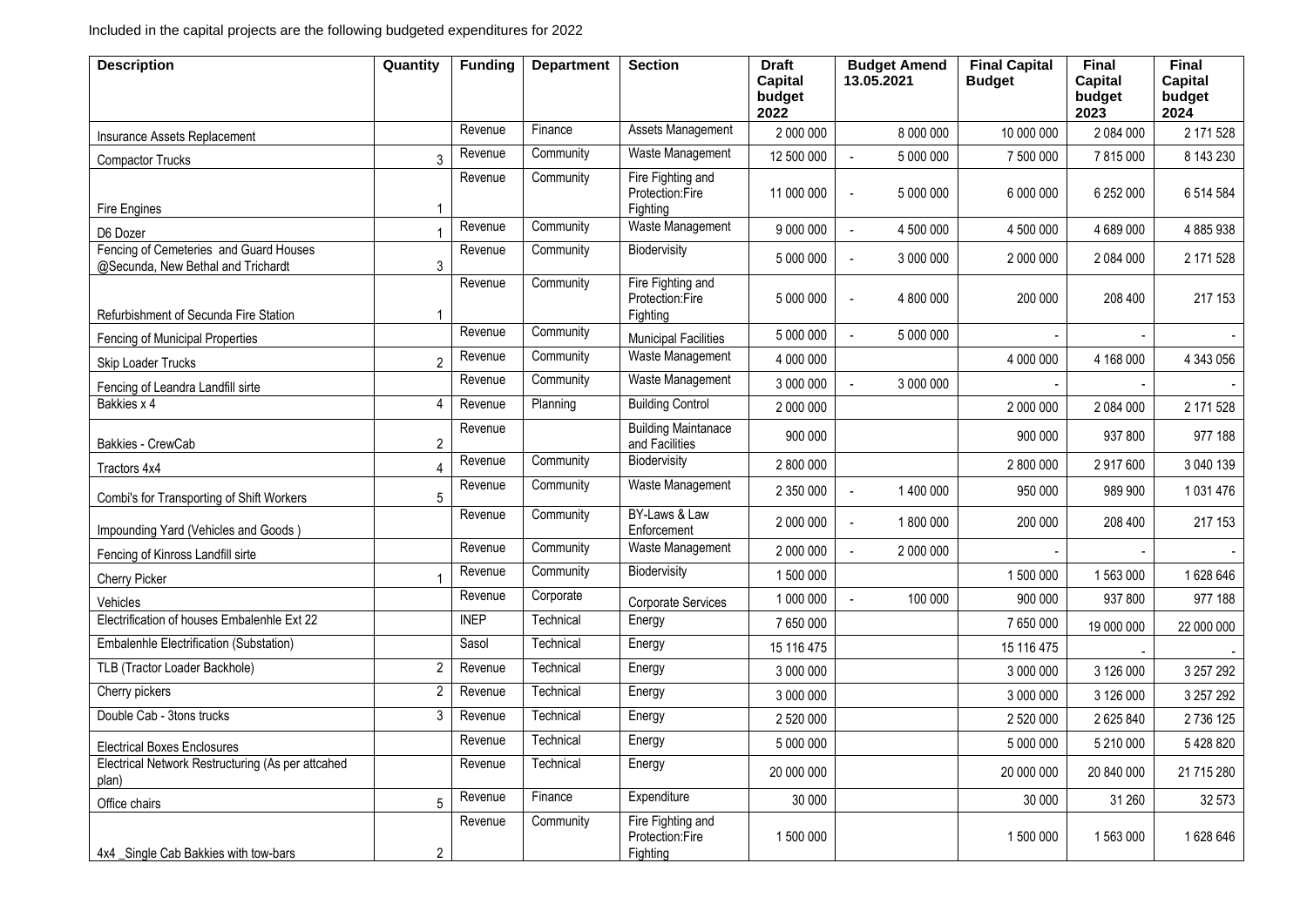| Jaw of Life                                                        | $\overline{2}$ | Revenue | Community                | Fire Fighting and<br>Protection:Fire<br>Fighting                       | 1500000   |                                     | 1 500 000 | 1 563 000 | 1628646   |
|--------------------------------------------------------------------|----------------|---------|--------------------------|------------------------------------------------------------------------|-----------|-------------------------------------|-----------|-----------|-----------|
| LDV Bakkies with Canopies & TowBars                                | 3              | Revenue | Community                | Waste Management                                                       | 1 050 000 |                                     | 1 050 000 | 1 094 100 | 1 140 052 |
| Library software system                                            |                | Revenue | Community                | Library                                                                | 1 000 000 | 1 000 000                           |           |           |           |
| Refurbishment of Johannes Stegman Theatre -<br>Roofing and Ceiling |                | Revenue | Community                | Sports and<br>Recreation                                               | 1 000 000 |                                     | 1 000 000 | 1 040 000 | 1081600   |
| Combi                                                              |                | Revenue | Community                | Traffic                                                                | 1 000 000 |                                     | 1 000 000 | 1 040 000 | 1081600   |
| Trucks - 2 Ton Trucks                                              | $\overline{2}$ | Revenue | Technical                | Fleet                                                                  | 1 400 000 |                                     | 1 400 000 | 1456000   | 1514240   |
| Chairs                                                             | Δ              | Revenue | Technical                | Fleet                                                                  | 6 0 0 0   |                                     | 6000      | 6 2 4 0   | 6490      |
| Server (Back Up -Server)                                           |                | Revenue | Planning                 | GIS                                                                    | 200 000   |                                     | 200 000   | 208 000   | 216 320   |
| Internal Auditing Management System                                |                | Revenue | Municipal<br>Manager     | Governance                                                             | 550 000   |                                     | 550 000   | 572 000   | 594 880   |
| Bakkies - Normal cabs                                              |                | Revenue | Planning                 | Housing(0305)                                                          | 750 000   |                                     | 750 000   | 780 000   | 811 200   |
| Time Management System                                             |                | Revenue | Corporate                | Human Resources                                                        | 1 200 000 |                                     | 1 200 000 | 1 248 000 | 1 297 920 |
| <b>PMS Reporting System</b>                                        |                | Revenue | Planning                 | <b>IDP/PMS</b>                                                         | 2 000 000 |                                     | 2 000 000 | 2 080 000 | 2 163 200 |
| Office chairs                                                      |                | Revenue | Planning                 | <b>IDP/PMS</b>                                                         | 15 000    |                                     | 15 000    | 15 600    | 16 224    |
| <b>Disastery Recovery Site</b>                                     |                | Revenue | Corporate                | $\mathsf{I}$                                                           | 2 000 000 | 1 000 000<br>$\sim$                 | 1 000 000 | 1 040 000 | 1081600   |
| office furniture                                                   |                | Revenue | Corporate                | <b>Corporate Services</b>                                              |           | 100 000                             | 100 000   | 104 200   | 108 576   |
| Computer budget municipal offifials                                |                | Revenue | Corporate                | ΙT                                                                     | 2 800 000 |                                     | 2 800 000 | 2917600   | 3 040 139 |
| Bakkie with CANOPY and TowBar                                      | $\mathfrak{D}$ | Revenue | Community                | BY-Laws & Law<br>Enforcement                                           | 800 000   | 400 000<br>$\overline{a}$           | 400 000   | 416 800   | 434 306   |
| Purchasing of Sound and Light Equimpent                            |                | Revenue | Community                | Sports and<br>Recreation                                               | 800 000   |                                     | 800 000   | 833 600   | 868 611   |
| <b>Public Parcticipation Truck</b>                                 |                | Revenue | Executive and<br>Council | Mayor and<br>Council:Speaker's<br>Office (Dept 0106)                   | 2 500 000 | 500 000<br>$\mathbf{r}$             | 2 000 000 | 2 084 000 | 2 171 528 |
| 4X4 Bakkies                                                        | $\overline{2}$ | Revenue | Executive and<br>Council | Mayor and<br>Council:Speaker's<br>Office (Dept 0106)                   | 1 000 000 | 500 000<br>$\overline{\phantom{a}}$ | 500 000   | 521 000   | 542 882   |
| Hailing system                                                     | $\mathfrak{p}$ | Revenue | Executive and<br>Council | Mayor and<br>Council:Speaker's<br>Office (Dept 0106)                   | 350 000   | 175 000                             | 525 000   | 547 050   | 570 026   |
| Renovation of Chamber                                              |                | Revenue | Executive and<br>Council | Mayor and<br>Council:Speaker's<br>Office (Dept 0106)                   | 2 000 000 |                                     | 2 000 000 | 2 084 000 | 2 171 528 |
| Councillors tools of trade/laptops                                 | 63             | Revenue | Executive and<br>Council | Mayor and<br>Council:Speaker's<br>Office (Dept 0106)                   | 1960000   | 460 000<br>$\overline{\phantom{a}}$ | 1 500 000 | 1563000   | 1628646   |
| Airconditioners at facilities                                      |                | Revenue | Community                | <b>Community Services:</b><br>Facilities and<br><b>Community Halls</b> | 600 000   |                                     | 600 000   | 625 200   | 651458    |
|                                                                    |                |         |                          |                                                                        |           |                                     |           |           |           |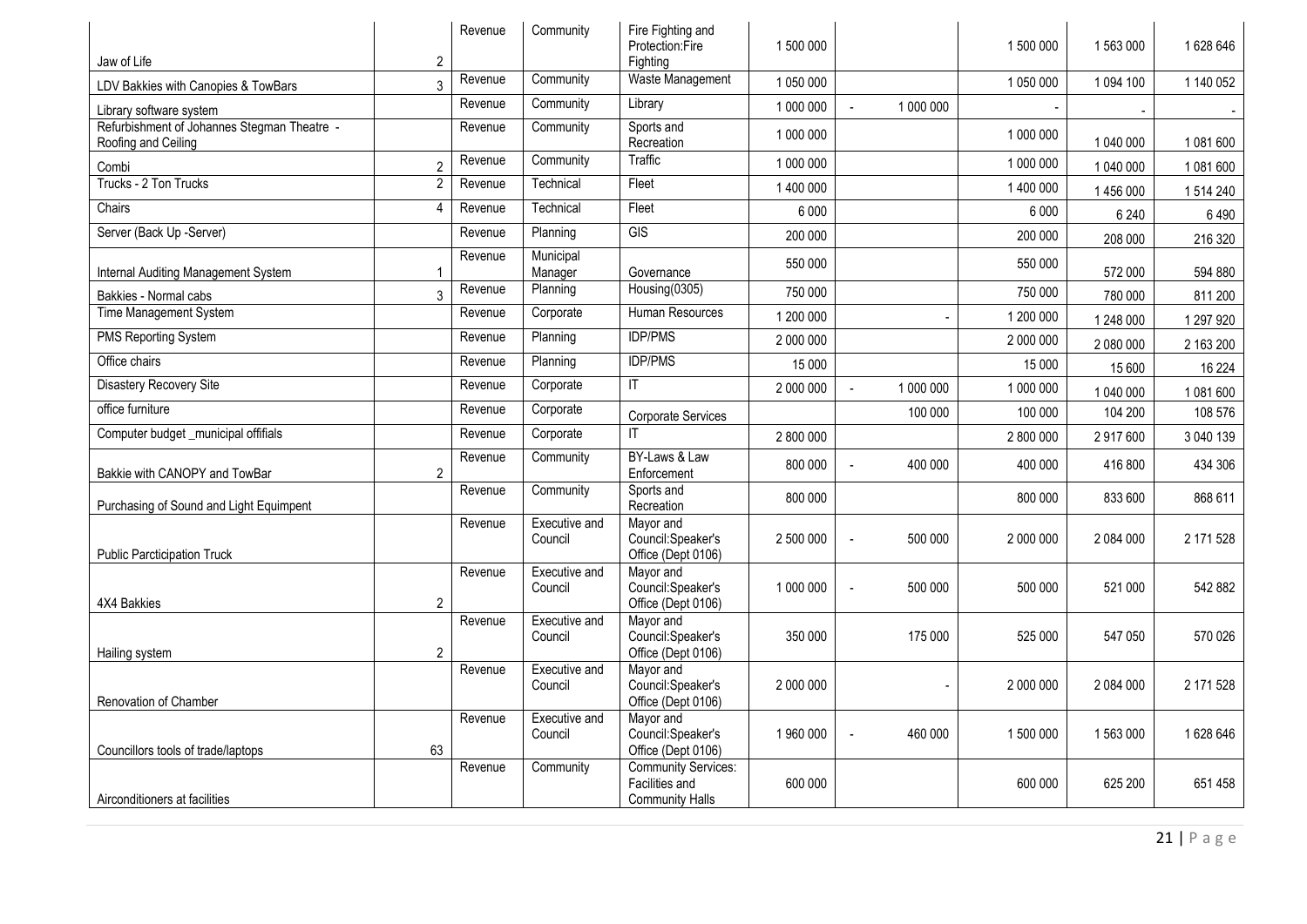| Rehabilitation of Tarred roads in Embalenhle                                     |                         | <b>MIG</b> | PMU        | PMU                                                                    | 15 000 000 |                           | 15 000 000 |            |            |
|----------------------------------------------------------------------------------|-------------------------|------------|------------|------------------------------------------------------------------------|------------|---------------------------|------------|------------|------------|
| Construction of WWTW in Charl Cilliers.                                          |                         | <b>MIG</b> | <b>PMU</b> | <b>PMU</b>                                                             | 5 000 000  |                           | 5 000 000  |            |            |
| Refurbishment of 3 waste water pump stations in<br>Trichardt                     | a                       | <b>MIG</b> | <b>PMU</b> | <b>PMU</b>                                                             | 4 194 925  |                           | 4 194 925  |            |            |
| <b>Trichardt Waste Water Treatment Works</b>                                     | a                       | <b>MIG</b> | <b>PMU</b> | <b>PMU</b>                                                             | 3 989 855  |                           | 3 989 855  |            |            |
| Construction of Bulk line and reticulation to Charl<br>Cilliers                  |                         | <b>MIG</b> | PMU        | PMU                                                                    | 10 000 000 |                           | 10 000 000 |            |            |
| Installation of Sewer Reticulation, Pump Station and<br>Rising Main in Eendracht | a                       | <b>MIG</b> | <b>PMU</b> | <b>PMU</b>                                                             | 19 806 070 |                           | 19 806 070 |            |            |
| Municipal Infrastructure Grants _Projects                                        |                         |            | <b>PMU</b> | <b>PMU</b>                                                             |            |                           |            | 62 385 390 | 67 376 221 |
| Roller compactor - 12 tons                                                       | 3                       | Revenue    | Technical  | Roads                                                                  | 4 500 000  |                           | 4 500 000  | 4 689 000  | 4885938    |
| TLB (Tractor Loader Backhole)                                                    | $\overline{2}$          | Revenue    | Technical  | Roads                                                                  | 3 000 000  |                           | 3 000 000  | 3 126 000  | 3 257 292  |
| Jet Patcher Trucker                                                              | $\overline{\mathbf{1}}$ | Revenue    | Technical  | Roads                                                                  | 3 500 000  |                           | 3 500 000  | 3 647 000  | 3800174    |
| Double Cab - 3tons trucks                                                        | $\overline{2}$          | Revenue    | Technical  | Roads                                                                  | 1680000    |                           | 1680000    | 1750 560   | 1824084    |
| Avanza                                                                           | 3                       | Revenue    | Finance    | Revenue                                                                |            | 750 000                   | 750 000    | 781 500    | 814 323    |
| Bakkies                                                                          | $\overline{2}$          | Revenue    | Finance    | Revenue                                                                |            | 600 000                   | 600 000    | 625 200    | 651 458    |
| Office chairs                                                                    | $\overline{3}$          | Revenue    | Finance    | <b>SCM</b>                                                             | 10 000     |                           | 10 000     | 10 4 20    | 10 858     |
| Office desk                                                                      | $\overline{2}$          | Revenue    | Finance    | <b>SCM</b>                                                             | 7 0 0 0    |                           | 7000       | 7 2 9 4    | 7600       |
| Speed Camera                                                                     | 3                       | Revenue    | Community  | Traffic                                                                | 505 000    |                           | 505 000    | 526 210    | 548 311    |
| <b>Breathing Equipment</b>                                                       | 42                      | Revenue    | Community  | Fire Fighting and<br>Protection:Fire<br>Fighting                       | 500 000    |                           | 500 000    | 521 000    | 542 882    |
| Purchase of Radio Communication Equipment                                        |                         | Revenue    | Community  | Fire Fighting and<br>Protection:Fire<br>Fighting                       | 500 000    |                           | 500 000    | 521 000    | 542 882    |
| Bakkie with CANOPY and TowBar                                                    |                         | Revenue    | Community  | Traffic                                                                | 500 000    |                           | 500 000    | 521 000    | 542 882    |
| <b>Skip Containers</b>                                                           | 25                      | Revenue    | Community  | Waste Management                                                       | 500 000    | 500 000<br>$\overline{a}$ |            |            |            |
| Slashers for the tractors                                                        | 6                       | Revenue    | Community  | Biodervisity                                                           | 300 000    |                           | 300 000    | 312 600    | 325 729    |
| Alarm System                                                                     |                         | Revenue    | Community  | Security                                                               | 300 000    |                           | 300 000    | 312 600    | 325 729    |
| Sports field Line Marking Machines                                               | 3                       | Revenue    | Community  | <b>Community Services:</b><br>Facilities and<br><b>Community Halls</b> | 250 000    | 150 000<br>$\blacksquare$ | 100 000    | 104 200    | 108 576    |
| <b>Bullet Proof Vests</b>                                                        | 60                      | Revenue    | Community  | Security                                                               | 240 000    | 140 000<br>$\overline{a}$ | 100 000    | 104 200    | 108 576    |
| Firearms                                                                         | 15                      | Revenue    | Community  | Security                                                               | 225 000    | 125 000                   | 100 000    | 104 200    | 108 576    |
| <b>Traffic Blue Lights</b>                                                       | 40                      | Revenue    | Community  | Traffic                                                                | 180 000    |                           | 180 000    | 187 560    | 195 438    |
| <b>Sercurity Guard houses</b>                                                    | 10                      | Revenue    | Community  | Security                                                               | 150 000    |                           | 150 000    | 156 300    | 162 865    |
| Water Cart                                                                       |                         | Revenue    | Community  | Biodervisity                                                           | 100 000    |                           | 100 000    | 104 200    | 108 576    |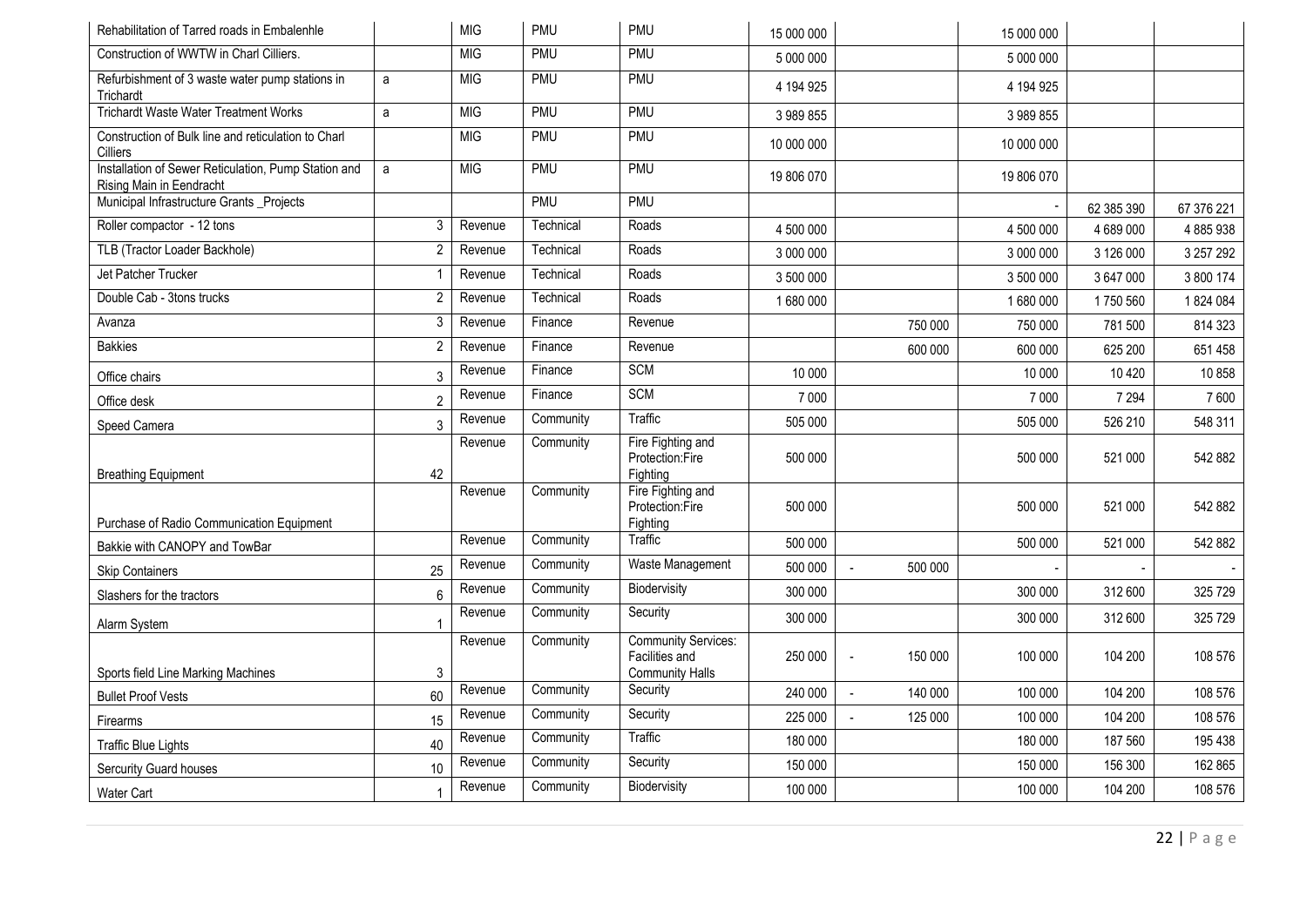| Poison Spray Tank                                                     |                | Revenue     | Community  | Biodervisity                                                           | 100 000     |                                    | 100 000     | 104 200     | 108 576     |
|-----------------------------------------------------------------------|----------------|-------------|------------|------------------------------------------------------------------------|-------------|------------------------------------|-------------|-------------|-------------|
| Industrial Washing and Dryer Machines                                 |                | Revenue     | Community  | <b>Community Services:</b><br>Facilities and<br><b>Community Halls</b> | 100 000     | 50 000<br>$\overline{\phantom{a}}$ | 50 000      | 52 100      | 54 288      |
| Airconditioners at facilities                                         | 3              | Revenue     | Community  | Library                                                                | 100 000     | 100 000<br>$\sim$                  |             |             |             |
| Chain Saws                                                            |                | Revenue     | Community  | Biodervisity                                                           | 70 000      |                                    | 70 000      | 72 940      | 76 003      |
| ablution facilities for Security Guard Houses                         | 10             | Revenue     | Community  | Security                                                               | 50 000      |                                    | 50 000      | 52 100      | 54 288      |
| Pole pruner                                                           | 5              | Revenue     | Community  | Biodervisity                                                           | 25 000      |                                    | 25 000      | 26 050      | 27 144      |
| <b>Card Printing Machine</b>                                          |                | Revenue     | Community  | Security                                                               | 20 000      |                                    | 20 000      | 20 840      | 21715       |
| Upgrade of Embalenhle Bulk Sewer Pipeline and<br>Pumpstation (Ext 5)  |                | <b>WSIG</b> | <b>PMU</b> | Waste Water                                                            | 16 000 000  |                                    | 16 000 000  |             |             |
| Upgrade of Embalenhle Bulk Sewer Pipeline and<br>Pumpstation (Ext 24) |                | <b>RBIG</b> | <b>PMU</b> | <b>Waste Water</b>                                                     | 40 000 000  |                                    | 40 000 000  | 70 000 000  | 96 793 000  |
| Installation of Boreholes @ WWTW                                      | $\overline{2}$ | Revenue     | Technical  | <b>Waste Water</b><br><b>Treatment Works</b>                           | 900 000     |                                    | 900 000     | 937 800     | 977 188     |
| Testing equipment @Charl cilliers WWTW                                |                | Revenue     | Technical  | Waste Water<br><b>Treatment Works</b>                                  | 500 000     |                                    | 500 000     | 521 000     | 542 882     |
| Furniture @ CharlCilliers WWTW                                        |                | Revenue     | Technical  | <b>Waste Water</b><br><b>Treatment Works</b>                           | 200 000     |                                    | 200 000     | 208 400     | 217 153     |
| Double Cab - 3tons trucks                                             | 2              | Revenue     | Technical  | waste Water<br><b>Treatment Works</b>                                  | 1680000     |                                    | 1680000     | 1750 560    | 1824 084    |
| <b>Construction of Security Guard House</b>                           | 9              | Revenue     | Technical  | Waste Water<br><b>Treatment Works</b>                                  | 1 000 000   |                                    | 1 000 000   | 1 042 000   | 1085764     |
| Grass cutter                                                          | 6              | Revenue     | Technical  | <b>Waste Water</b><br><b>Treatment Works</b>                           | 120 000     |                                    | 120 000     | 125 040     | 130 292     |
| <b>Jack Hammer</b>                                                    | 3              | Revenue     | Technical  | <b>Waste Water</b><br><b>Treatment Works</b>                           | 250 000     |                                    | 250 000     | 260 500     | 271 441     |
| Installation of Boreholes@Farms                                       | 8              | Revenue     | Technical  | Water                                                                  | 3 500 000   | 500 000                            | 3 000 000   | 3 126 000   | 3 257 292   |
| Double Cab - 3tons trucks                                             | $\overline{2}$ | Revenue     | Technical  | Water                                                                  | 1680000     | 800 000                            | 880 000     | 916 960     | 955 472     |
| <b>Total capital budget</b>                                           |                |             |            |                                                                        | 294 580 325 | 32 200 000                         | 264 380 325 | 273 930 314 | 313 842 060 |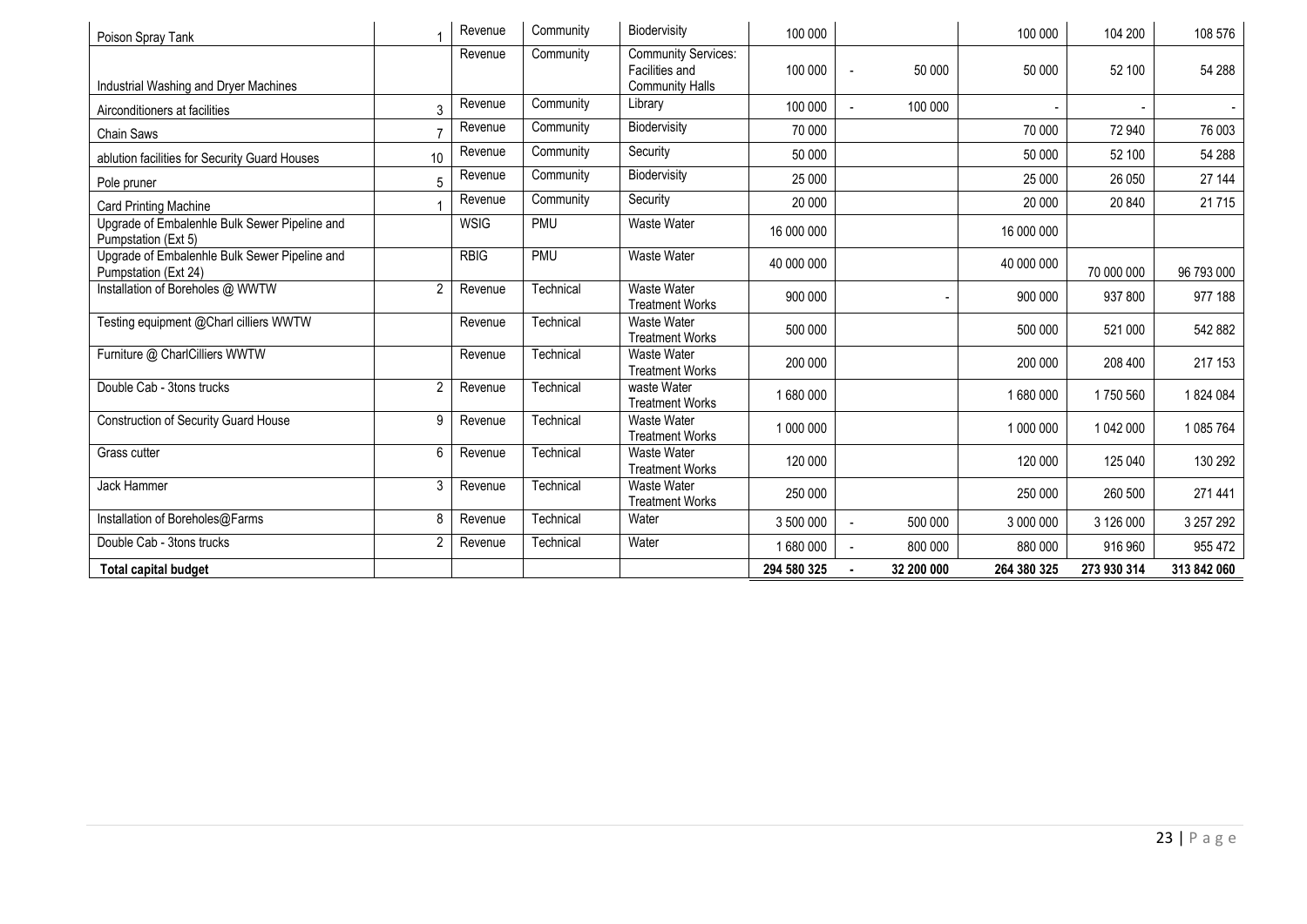# <span id="page-24-0"></span>3. BUDGET CASH-FLOW STATUS

Based on the estimated cashflow calculation, cash flow status is not favourable and it also means that the budget is unfunded.

Budget 2022 cannot be unfunded budgets,

- Cash Flow (A7) should have positive cash flows the cashflow status is negative as a result the expenditure.
- A budget plan has been developed n to turnaround the situation furthermore , the municipality already have a plan (Financial Recovery Plan) in place to support the unfunded status.

# <span id="page-24-1"></span>**4. CONSULTATION PROCESS**

Section 22 of the Municipal Finance Management Act requires that after tabling of the Draft Budget, the municipality must make the budget available to the public and conduct community participation. Council to advice on how the community will be consulted in the midst of the pandemic.

The following are the key deadlines to be achieved through this process:

| <b>Detail</b>              | <b>Date</b>                            |
|----------------------------|----------------------------------------|
| Approval of Draft Budget   | 30 March 2021                          |
| <b>Budget Workshop</b>     | Held successfully on virtual           |
| <b>Public Consultation</b> | Public Consulted in April and May 2021 |
| Approval of Budget         | 31 May 2021                            |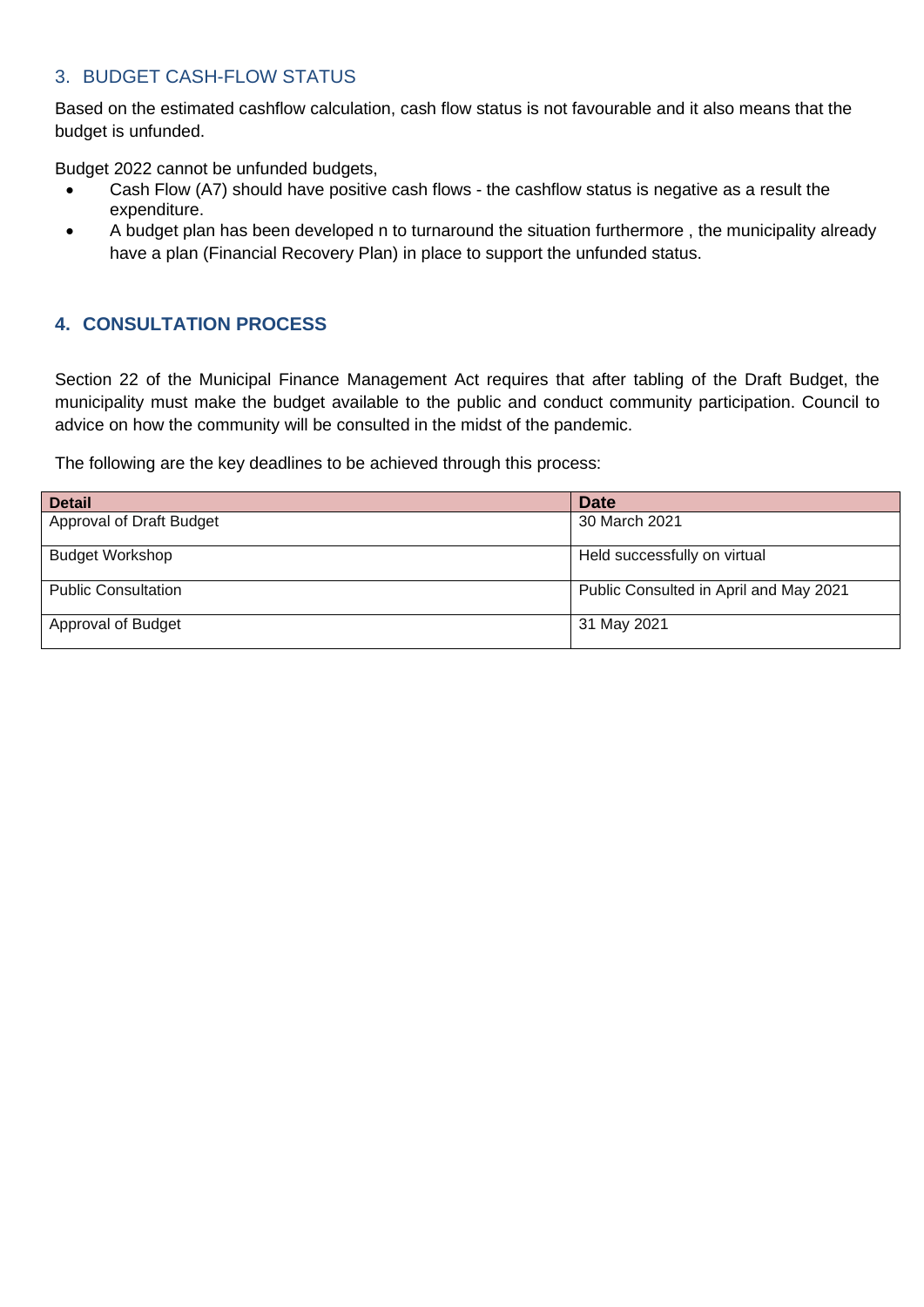# <span id="page-25-0"></span>**5. OVERVIEW OF BUDGET ASSUMPTIONS**

The budget assumptions are determined before the budget process, guided by the economic outlook, movements in terms of the markets and by the national treasury guidelines.

The assumptions are devised in such a way that they support the short and long term finances and strategy of the municipality.

## <span id="page-25-1"></span>**5.1 Key Financial indicators**

The growth parameters set by National treasury are set between 3 and 6 percent which are also target range for the inflation rate. All steps have been taken to be in line with these National Treasury guidelines however the following factors affect the municipal operations and the budget accordingly:

- $\triangleright$  Anticipated high fuel prices
- ➢ Higher salaries
- ➢ Increase by Eskom and Rand water
- $\triangleright$  Job creation and protecting the poor

The 2021/2022 budget has been guided by the following inflation forecast:

| <b>Fiscal Year</b>     | 2020<br><b>Actual</b> | 2021<br><b>Estimate</b> | 2022<br><b>Forecast</b> | 2023<br><b>Forecast</b> | 2024<br><b>Forecast</b> |
|------------------------|-----------------------|-------------------------|-------------------------|-------------------------|-------------------------|
| <b>Real GDP Growth</b> | $0.5\%$               | 3.3%                    | $.7\%$                  | 1.5%                    | 2.1%                    |
| <b>CPI</b> Inflation   | 4.1%                  | 3.3%                    | 3.9%                    | 4.2%                    | 4.4%                    |

## <span id="page-25-2"></span>**5.2 Credit Rating**

The municipality has not had a credit rating and with National Treasury support, the municipality will have to undertake it.

#### <span id="page-25-3"></span>**5.3 Borrowing and Investment of funds**

The MFMA permits the borrowing for long term if it is for the acquisition of capital goods such plant and equipment and infrastructure. The municipality will consider the unsecured loan in the medium term, as this is backed up by the acknowledgement from the lender, that the municipality is showing sound financial management and an ability to meet short term obligations.

The municipality has a total amount of R 606 thousand external loans. The short-term loan was fully paid up in March 2021.

The investments amount to R293.6 million, R606 thousands of these investments are securities for the DBSA loans and due to negative cash flow the municipality is unable to build more reserves.

#### <span id="page-25-4"></span>**5.4 Rates, tariffs, charges and timing of revenue collection**

Accounts for rates, refuse, electricity, water and sanitation are issued on a monthly basis and are due and payable before the 7<sup>th</sup> of the month. Recovery procedures for non-payment may be commenced within 7 days of payment default. The electricity supply is cut and water supply is restricted when a client defaults. The municipality is committed in ensuring that collection levels are improved and that credit control will be enforced on those who can afford and not honouring their municipal accounts.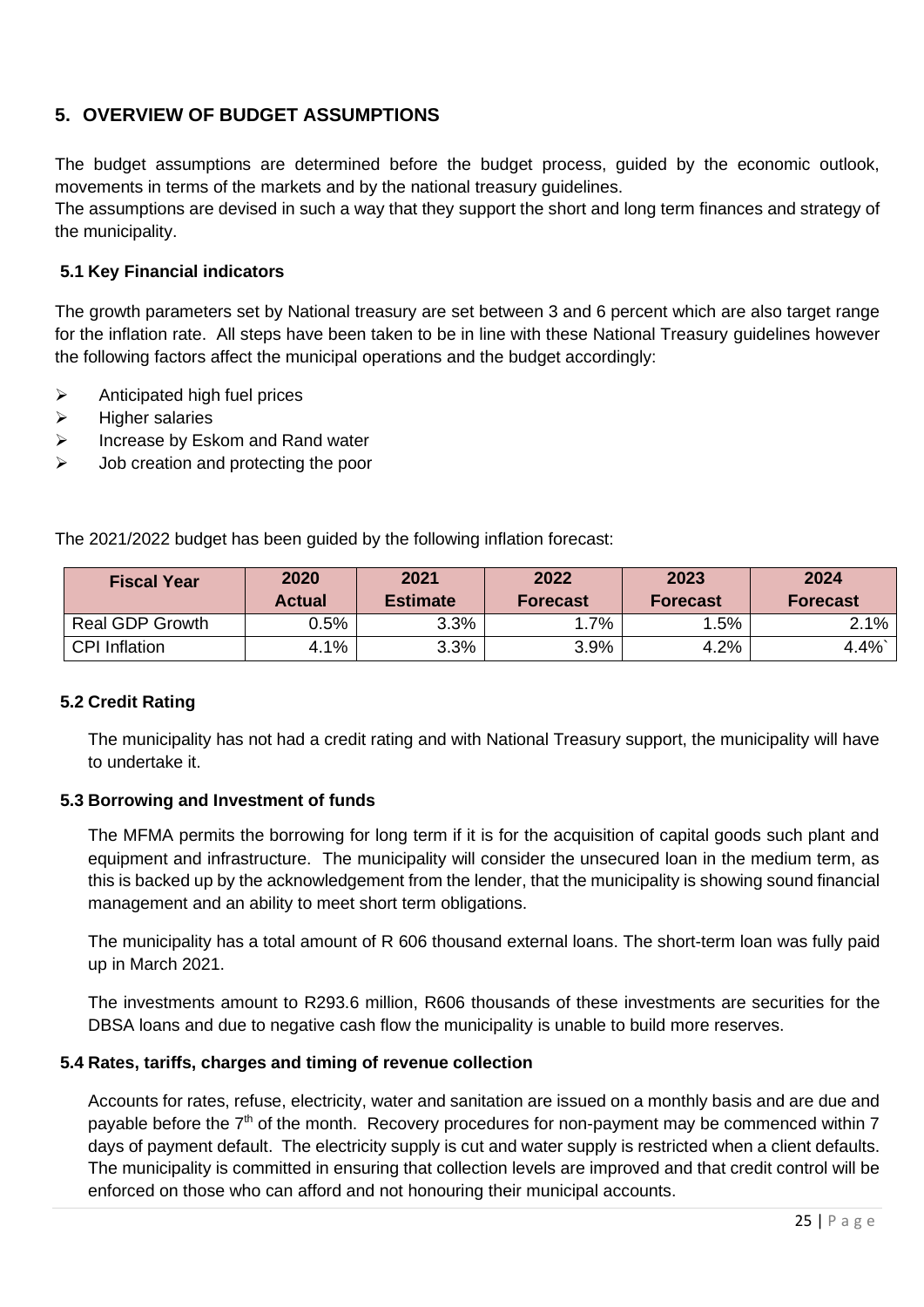#### <span id="page-26-0"></span>**5.5 Collection rates for each revenue source**

The collection rate for all the services is expected to be 87% average throughout; this is due to credit control actions that are taken against the defaulters. Where ESKOM is a service delivery agent, consumers who are not paying will be restricted water.

#### <span id="page-26-1"></span>**5.6 Price movements on specifics**

The cost of bulk purchases amounts to R897.5 million for both electricity and water. The projections are informed by the increases from the Rand water and Eskom. Eskom has advised there will be an increase across the board of 14.59% on the bulk purchases of electricity.

The increase on both electricity and water tariff has been pegged at 14.59% and 5.8% respectively per NERSA and Rand Water.

#### <span id="page-26-2"></span>**5.7 Average salary increases**

Circular issued by National Treasury was taken into account in budgeting for employee related costs it recommends an increase of average CPI + 1%

#### <span id="page-26-3"></span>**5.8 Changing Demand characteristics**

The demand for services is increasing yearly as the municipality is expected to deliver services to the indigent and pressure to reduce poverty.

#### <span id="page-26-4"></span>**5.9 Ability to the municipality to spend and deliver on programs**

The 2021/2022 operating budget will be spent in line with the cost curtailment policy and all expenditures will be in line with the service delivery projects and deliverables. The challenges are still there in terms of maintaining the infrastructure and managing the breakaways of vehicles especially revenue generating.